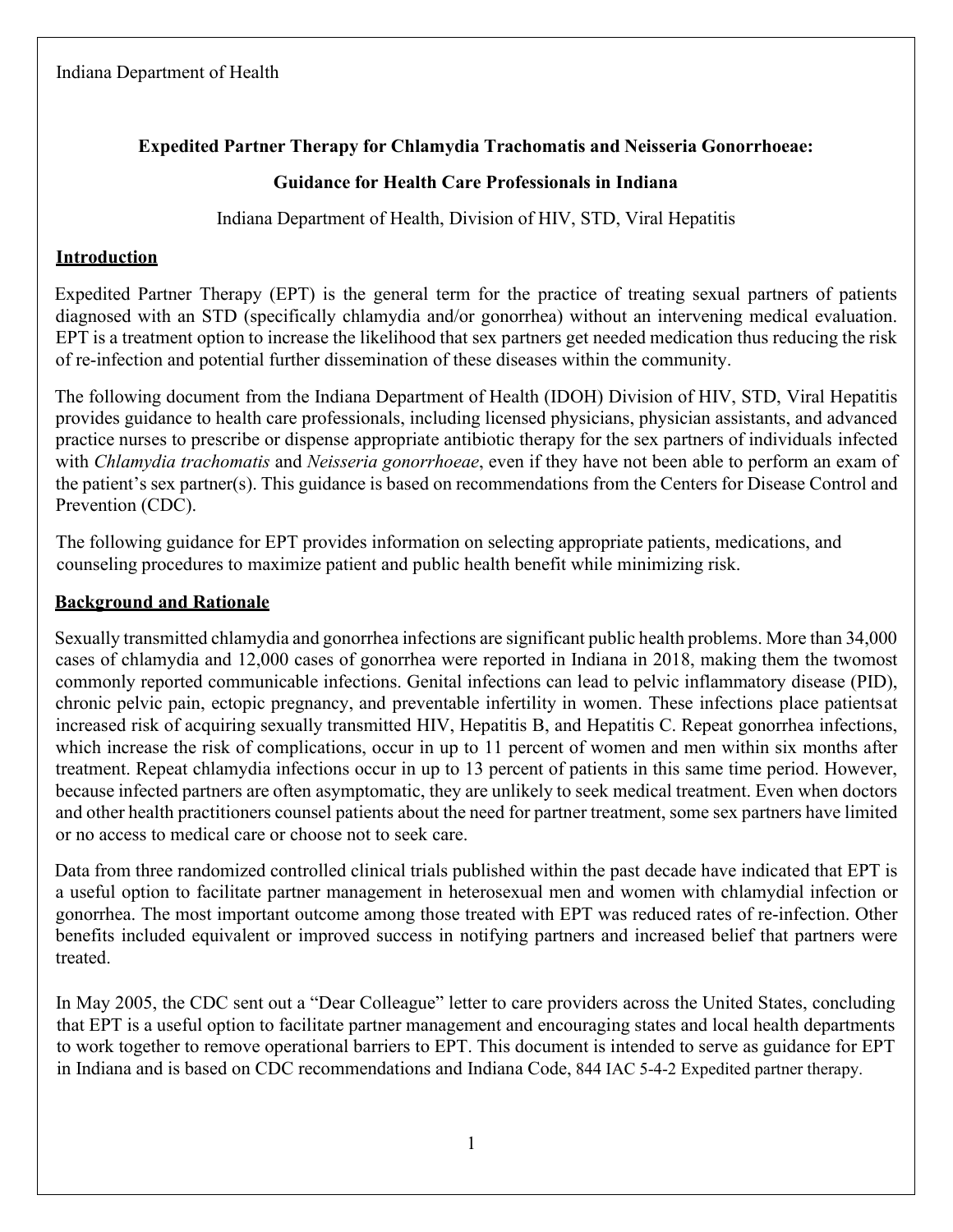Indiana's Medical Licensing Board published its regulation concerning EPT in September 2011. This rule may be accessed at: <http://www.in.gov/legislative/iac/T08440/A00050.PDF>

### **Implementation**

In a national physician survey conducted in 2000, researchers at CDC found that the practice of EPT for chlamydia and gonorrhea was not uncommon. As of May 2020, there are 45 states in which EPT is permissible.

In 2006, the CDC issued *Expedited Partner Therapy in the Management of Sexually Transmitted Diseases: Review and Guidance*. This document recommends the use of EPT as an option to facilitate partner management in heterosexual men and women infected with chlamydia and/or gonorrhea. This document is available at the CDC website, [www.cdc.gov/std/ept.](http://www.cdc.gov/std/ept)

The following are the basic principles to consider in the practice of EPT in accordance with CDC guidance and supported by IDOH:

- Health care practitioners should attempt to assure treatment of the sex partners of their STD-infected patients.
- EPT is not intended to be the first or best choice of treatment for partners of individuals diagnosed with chlamydia or gonorrhea. A medical examination of sex partners of STD patients with testing for sexually transmitted disease followed by treatment for presumed infection remains the preferred approach to assuring treatment of exposed partners.
- If a patient diagnosed with gonorrhea or chlamydia is accompanied by sex partner(s) at the time of their clinic visit for treatment of the STD, the health care provider should make every effort to ensure that these partner(s) are examined, tested, and treated during that visit, or within a reasonable time period.
- EPT can serve as a useful alternative when the health care practitioner judges that one or more sex partners of the diagnosed patient are unlikely to seek or successfully obtain timely medical evaluation and treatment.
- The most appropriate patients for EPT are the heterosexual partners of patients with laboratoryconfirmed diagnosis of gonorrhea or chlamydia. Index patients (the patient with the original diagnosed case) should be informed that it would be best for their partners to have a medical evaluation, but the clinician may opt to provide EPT for those partners unlikely to comply.
- When providing medication for pregnant partners, those partners should also be referred to their prenatal care provider or another medical provider.
- Use of EPT for sexual partners of men who have sex with men is discouraged because of the lack of evidence available to support this practice.
- EPT should not be used in Indiana to treat men and women with etiologically undefined clinical syndromes such as non-gonococcal urethritis, pelvic inflammatory disease without specific laboratory confirmation of chlamydia or gonorrhea, or mucopurulent cervicitis.
- Licensed health practitioners (including pharmacists), public health employees and others are required to report suspected sexual abuse in the elderly and in children aged less than 12 years (and up to age 18 years under some circumstances) to authorities. Sexually transmitted infections in children and the elderly can be a sign of abuse.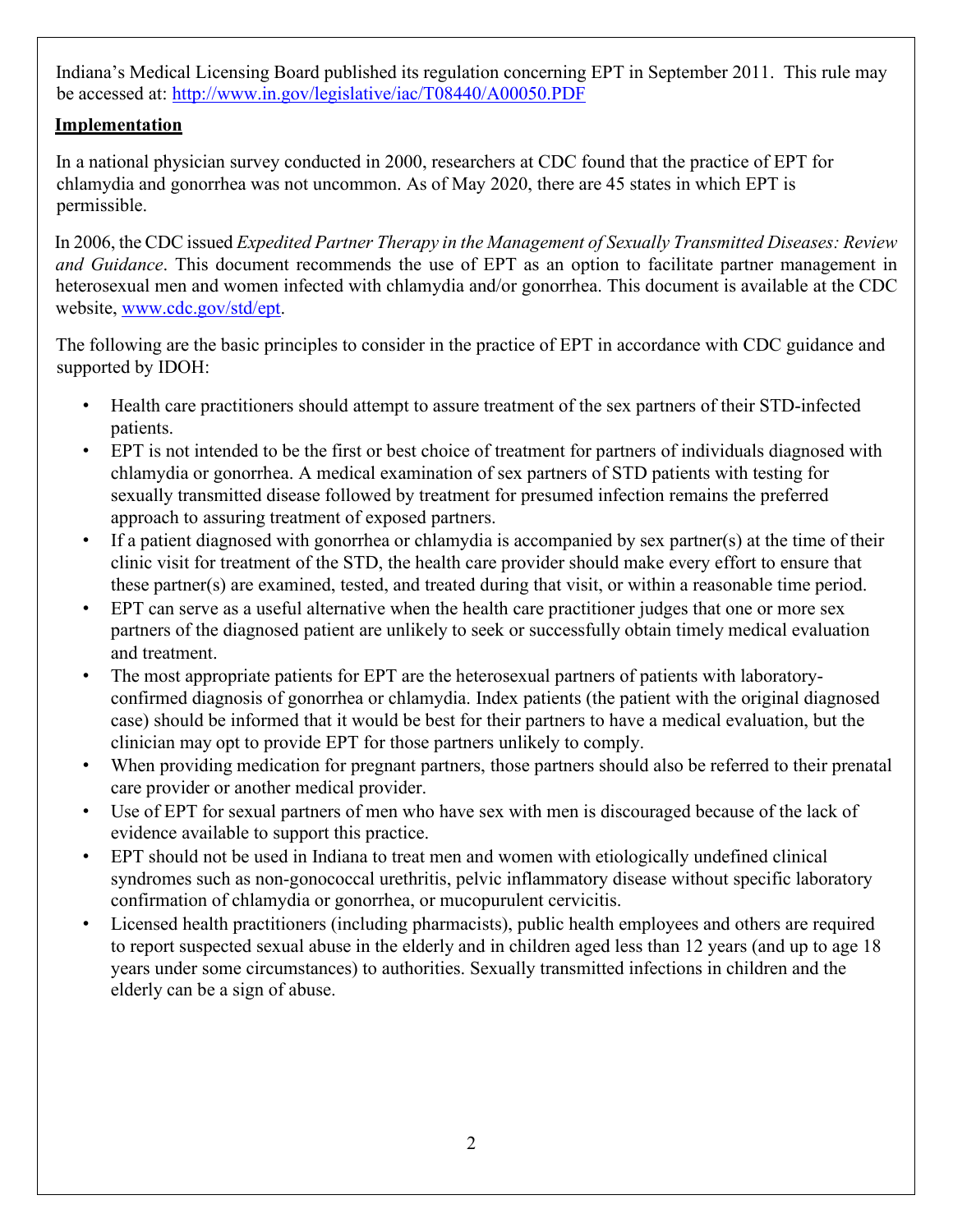### **Selecting Appropriate Patients for EPT**

Appropriate patients for EPT are those heterosexual patients with a clinical diagnosis of sexually transmitted chlamydia and/or gonorrhea infection, preferably with laboratory confirmation. Laboratory confirmation of the diagnosis may include a gram stain of male urethral exudate showing gram negative intracellular diplococci indicative of gonorrhea, a positive culture test for chlamydia or gonorrhea, or a positive nucleic acid amplification test (NAAT) for chlamydia or gonorrhea (e.g., GenProbe Aptima, Becton Dickinson ProbeTec, Roche polymerase chain reaction (PCR) Amplicor). Because of their high sensitivity, NAATs are the tests of choice for chlamydia and gonorrhea screening and testing.

Providing EPT without laboratory confirmation should only be considered when the provider has a high clinical suspicion for chlamydia or gonorrhea infection in the index case and there is concern about loss of follow-up. Clinicians should attempt to motivate patients to refer their partners for comprehensive health care, including evaluation, testing and treatment. Clinical services provide the opportunity to ensure treatment; confirm the diagnosis; examine the patient; test for other STDs, HIV, and pregnancy; provide needed vaccinations; and offerrisk-reduction counseling and community referrals. These services are recommended for all partners of patientsinfected with a sexually transmitted infection.

Thus, patients most appropriate for EPT are those with partners who are unable or unlikely to seek prompt clinical services. Factors to consider in the patient's report are that the partner is uninsured, lacks a primary care provider, faces significant barriers to accessing clinical services or will be unwilling to seek care. Providers also should assess the acceptability of EPT to both the patient and the partners receiving it. Even if EPT is provided, the partner should still be encouraged to seek follow-up care as soon as possible.

Providers should assess the partner's symptom status, particularly symptoms indicative of a complicated infection, pregnancy status and risk for severe medication allergies. If the partner is pregnant, every reasonable effort should be made to contact her for referral to pregnancy services and/or prenatal care. The local health department may be of assistance in notifying and referring pregnant partners for these special situations. For partners with known severe allergies to antibiotics, EPT should not be used.

Indiana law permits EPT for the heterosexual partners of patients infected with gonorrhea and/or chlamydia. EPT is not permitted at this time for same-sex partners or patients co-infected with STDs not covered by EPT medication. EPT is not recommended in cases of suspected child abuse or sexual assault or if there is concern for the patient's safety.

#### **Sex Partner Treatment: Recommended Treatment Regimens**

Recommended antibiotic regimens for EPT are listed in the table below. A complete copy of the Recommended CDC Treatment for Sexually Transmitted Diseases may be located at: <https://www.cdc.gov/std/tg2015/default.htm>

For more information on the 2020 gonorrhea treatment guidelines, please review the December 18, 2020 Morbidity and Mortality Weekly Report (MMWR): [https://www.cdc.gov/mmwr/volumes/69/wr/mm6950a6.htm?s\\_cid=mm6950a6\\_w](https://www.cdc.gov/mmwr/volumes/69/wr/mm6950a6.htm?s_cid=mm6950a6_w) and the following FAQ webpage regarding EPT and treating gonorrhea in light of the updated guidelines in 2020: <https://www.cdc.gov/std/ept/gc-guidance.htm>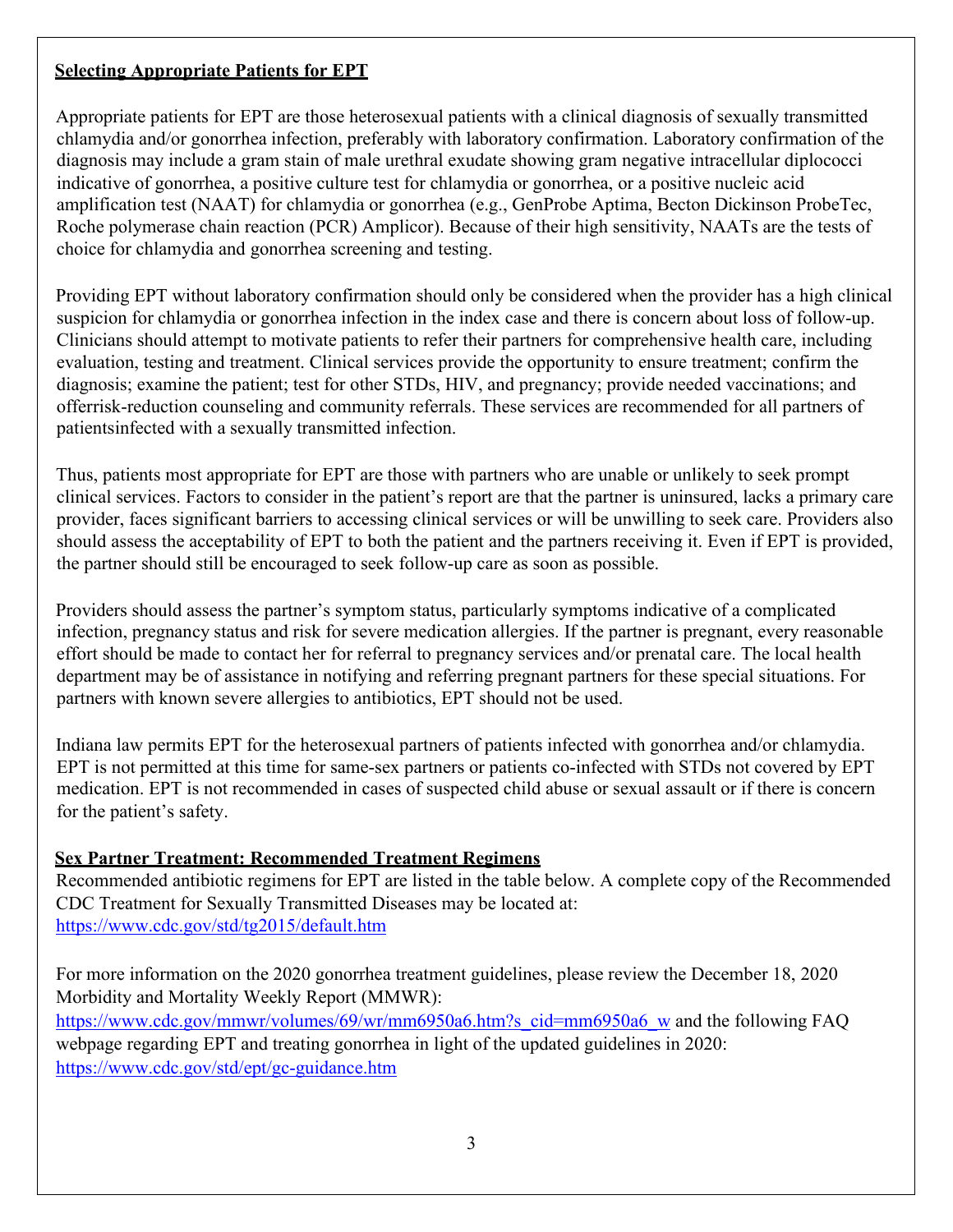| Infection Diagnosed in Index Patient                  | Recommended Medication for EPT                                     |
|-------------------------------------------------------|--------------------------------------------------------------------|
| Chlamydia only                                        | Azithromycin (Zithromax $\ddot{*}$ )                               |
|                                                       | 1 gram $-500$ mg tablets x2                                        |
|                                                       | Orally, once                                                       |
| Gonorrhea only                                        | Cefixime (Suprax **)                                               |
|                                                       | $800 \text{ mg} - 400 \text{ mg}$ tablets x2                       |
|                                                       | Orally, once                                                       |
| Chlamydia and Gonorrhea                               | Cefixime (Suprax $\ddot{*}$ )                                      |
|                                                       | $800 \text{ mg} - 400 \text{ mg}$ tablets x2                       |
|                                                       | Orally, once                                                       |
| <i>*If partner is pregnant or suspected to become</i> | PLUS*                                                              |
| pregnant, do not give Doxycycline.                    | Doxycycline (Vibramycin $\ddot{\ast}$ ) 100 mg, twice daily, for 7 |
| Use instead:                                          | days (14 tablets total)                                            |
| Azithromycin (Zithromax $\ddot{\ast}$ )               |                                                                    |
| 1 gram $-500$ mg tablets x2                           |                                                                    |
| Orally, once                                          |                                                                    |

⁂ Use of trade names is for identification only and does not imply endorsement.

On April 13, 2007, CDC released data showing an increasing and high prevalence of fluoroquinolone-resistant *Neisseria gonorrhoeae* in the United States*,* and recommended that fluoroquinolones (ciprofloxacin, ofloxacin, levofloxacin) no longer be used to treat gonorrhea. Few oral cephalosporins have been studied and found to be effective against gonorrhea. Cefixime remains a recommended regimen to treat uncomplicated infections of the cervix, urethra, or rectum.

In general, oral cephalosporins are less effective in eradicating pharyngeal gonorrheal infection. Providers who are concerned that the partner is at risk for pharyngeal infection, specifically if the partner has been exposed to a male urethral infection at this site, should discuss with the patient that oral treatment may not cure pharyngeal gonorrhea in all patients and that the partner should still seek care.

## **Dual Therapy for Gonococcal Infections Changed to Single Therapy (NEW!)**

Prior to December 2020, patients infected with *N. gonorrhoeae* were treated with the dual therapy of ceftriaxone and azithromycin not only for the frequent coinfection with *C. trachomatis* might, but also to enhance treatment efficacy for pharyngeal infection when using oral cephalosporins.

Increasing concern for antimicrobial stewardship and the potential impact of dual therapy on commensal organisms and concurrent pathogens, in conjunction with the continued low incidence of ceftriaxone resistance and the increased incidence of azithromycin resistance, has led to reevaluation of this recommendation.

Based on review of recent evidence, CDC recommends a single 500 mg intramuscular dose of ceftriaxone for uncomplicated gonorrhea. Treatment for coinfection with *Chlamydia trachomatis* with oral doxycycline (100 mg twice daily for 7 days) should be administered when chlamydial infection has not been excluded. Due to these changes, **partners may be treated with a single 800 mg dose of cefixime** if a chlamydia infection in the patient has been excluded. Otherwise, the partner may be treated with a **single oral 800 mg dose of cefixime plus 100 mg of oral doxycycline twice daily for 7 days**.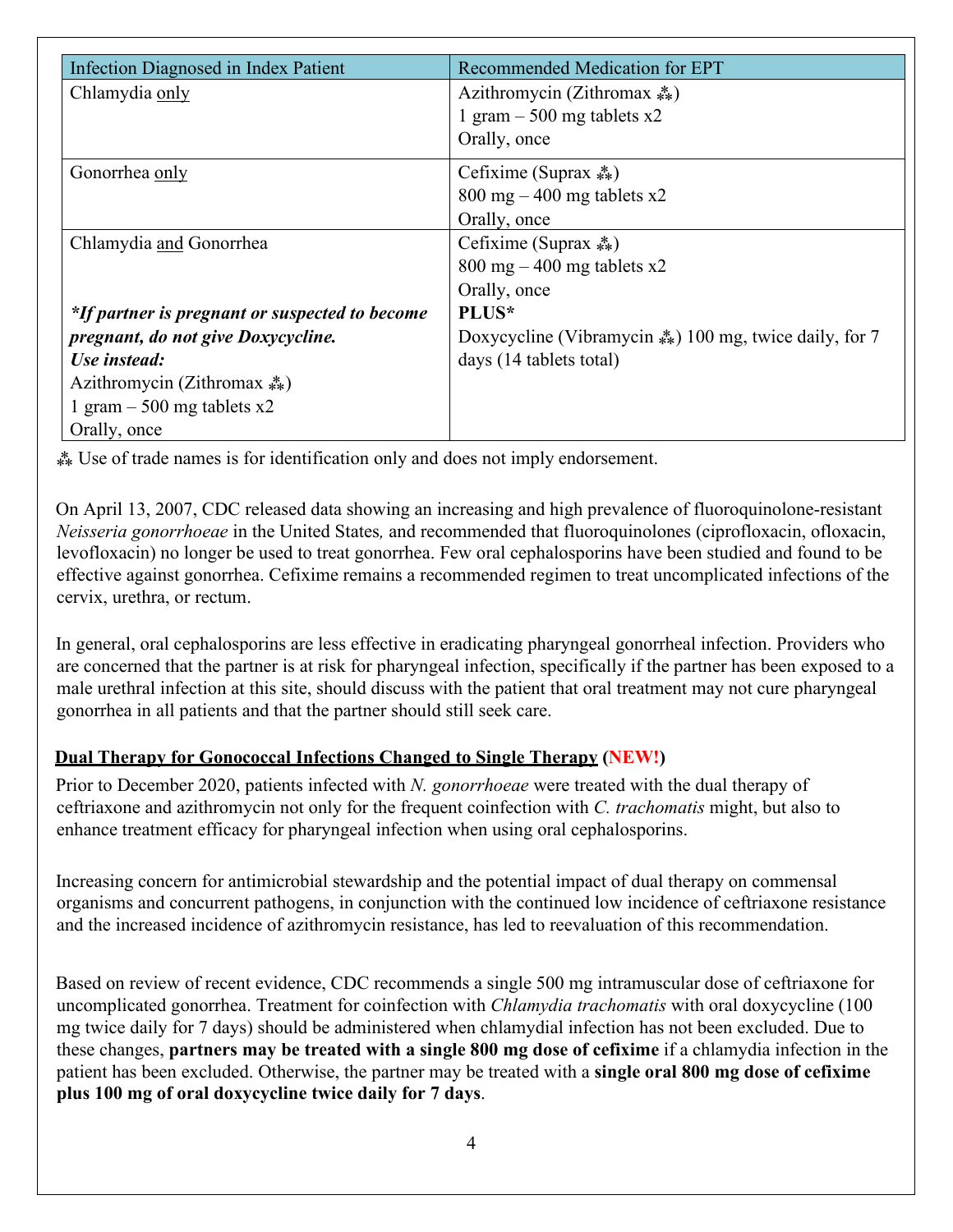For more information on how and why the CDC updated the gonorrhea treatment guidelines in December 2020, please visit: [https://www.cdc.gov/mmwr/volumes/69/wr/mm6950a6.htm?s\\_cid=mm6950a6\\_w](https://www.cdc.gov/mmwr/volumes/69/wr/mm6950a6.htm?s_cid=mm6950a6_w) **Options for Delivery of Antibiotics to Partners**

- 1. Dispense medication directly to the patient for delivery to partner(s).
	- a) The patient should be given enough doses to treat each sex partner in the past 60 days whom the patient feels confident contacting, and who are unable or unlikely to seek medical care. If the patient reports no sex partners in the past 60 days, provide one dose for the most recent sex partner if the partner is unable or unlikely to seek medical care.
	- b) There is no limit on how many partners may be treated through EPT.
	- c) Medication packets should contain drugs described above in "Recommended Treatment Regimens."
	- d) Labeling of medication packets should adhere to Indiana Pharmacy Code.
- 2. Dispense prescription to the patient to be delivered to partner(s) who is/are unable or unlikely to seek medical care. Partner(s) presents the prescription to a pharmacy of his/her choice to be filled.
	- a) The patient should be given one prescription for each sex partner in the past 60 days whom the patient feels confident contacting and who is unable or unlikely to seek medical care. If the patient reports no sex partners in the past 60 days, provide one prescription for the most recent sex partner who is unable or unlikely to seek medical care.

A combination of partner strategies also may be used. For example, a patient with several partners may refer one partner to a health care professional but take EPT for other partners.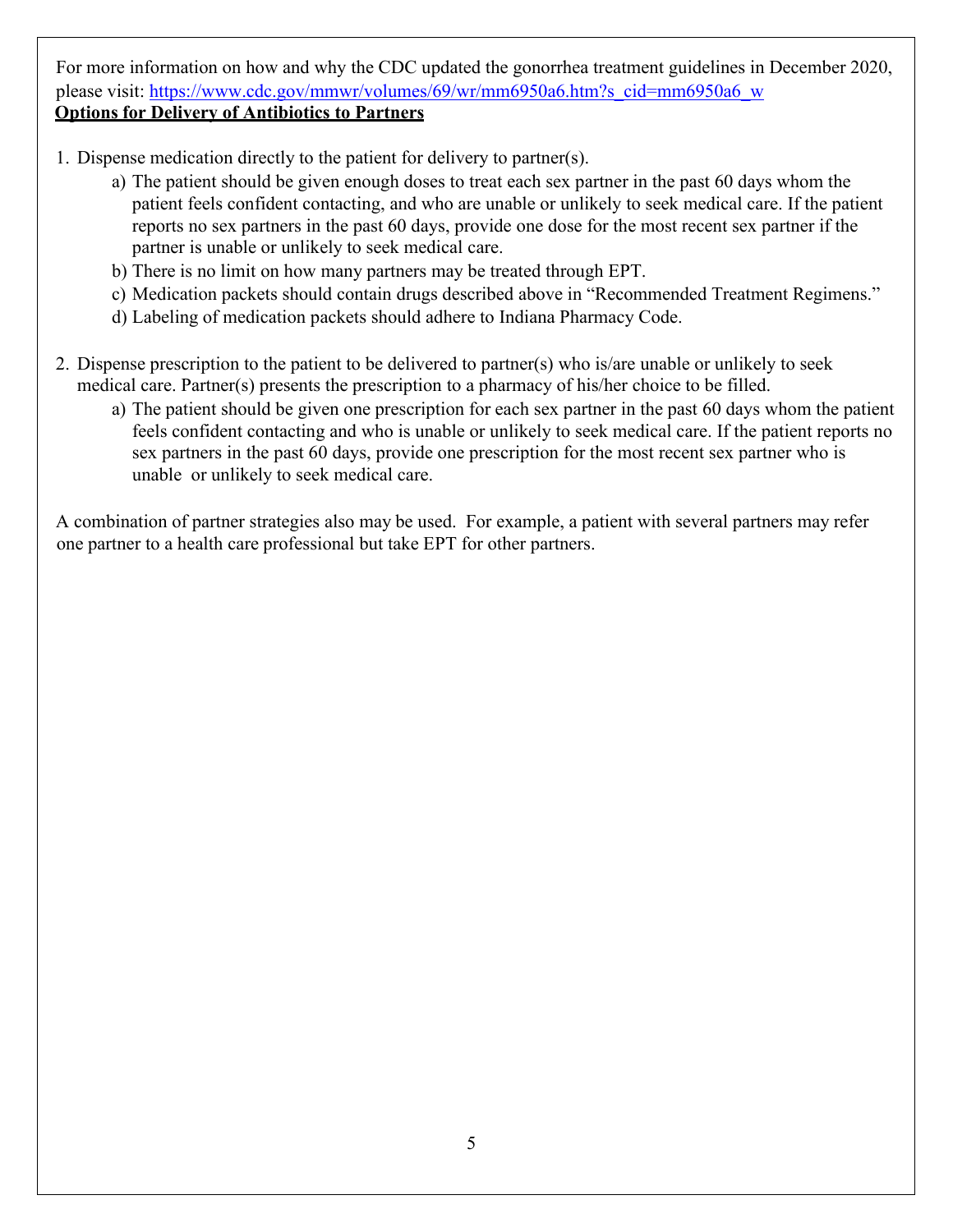### **Risk of Adverse Reactions to Medications**

As of December 2009, there have been no reports of adverse events related to EPT in California, since its implementation in 2001. The risk of allergy and adverse drug reactions may best be mitigated through educational materials that accompany the medication, which include explicit warnings and instructions for partners who may be allergic to penicillin, cephalosporins, macrolides, or tetracyclines to seek medical advice before taking the medication.

Known adverse reactions to cefixime, azithromycin, and doxycycline are as follows:

#### Cefixime

Cefixime is generally well tolerated. The most common side effects in patients receiving a single-dose regimen of 800 mg are loss of appetite, nausea, diarrhea and vomiting.

Approximately one percent to three percent of patients have a primary hypersensitivity to cephalosporins; however, rates and cross-reactivity vary, depending on the molecular structure. The risk of anaphylaxis with cephalosporin in the general population is 0.0001 percent to 0.1 percent. However, patients with IgE-mediated allergy to penicillin are at increased risk for severe allergic reactions to cephalosporins. Evidence of IgEmediated allergy include anaphylaxis, hypotension, laryngeal edema, wheezing, angioedema and/or urticaria.

Approximately 10 percent of patients report penicillin allergy; however, more than 90 percent of them are found not to be allergic and are able to tolerate penicillin. Cephalosporins are less allergenic than penicillin. The risk of cephalosporin reaction among patients with penicillin allergy is five percent to 17 percent for first-generation cephalosporins, four percent for second-generation, and only one percent to three percent for third- and fourthgeneration cephalosporins. Cefixime, and other cephalosporins recommended for the treatment of gonorrhea are all third-generation cephalosporins.

In a retrospective cohort study of patients receiving penicillin and a subsequent cephalosporin, the risk of an allergic event was about 10-fold higher among those who had had a prior allergic reaction to penicillin; however, the absolute risk of anaphylaxis was very small: one in 100,000. Further, because the risk was similarly elevated among those subsequently given a sulfonamide antibiotic, cross-reactivity may not be an adequate explanation for the increased risk.

The American Academy of Pediatrics guidelines, which establish a medicolegal standard of care, state that third-generation cephalosporins can be used to treat penicillin-allergic patients as long as the penicillin reaction is not severe (i.e., not IgE-mediated). Skin testing for penicillin allergy is recommended for patients if the allergic reaction was consistent with IgE-mediated mechanism or if the history is unclear. Such partners should be brought in for treatment for gonorrhea exposure.

#### Azithromycin (for treatment of *Chlamydia trachomatis* infection **ONLY**)

Azithromycin is generally well tolerated. The most common side effects in patients receiving a single-dose regimen of one gram of azithromycin are related to the gastrointestinal system: diarrhea/loose stools (7 percent), nausea (5 percent), abdominal pain (5 percent), vomiting (2 percent) and dyspepsia (1 percent). Vaginitis occurs in about one percent of women taking azithromycin. No other side effects have been documented with a frequency greater than one percent. Anaphylaxis or severe allergy to macrolides generally, and to azithromycin specifically, is very rare. Two grams of azithromycin are not recommended as EPT.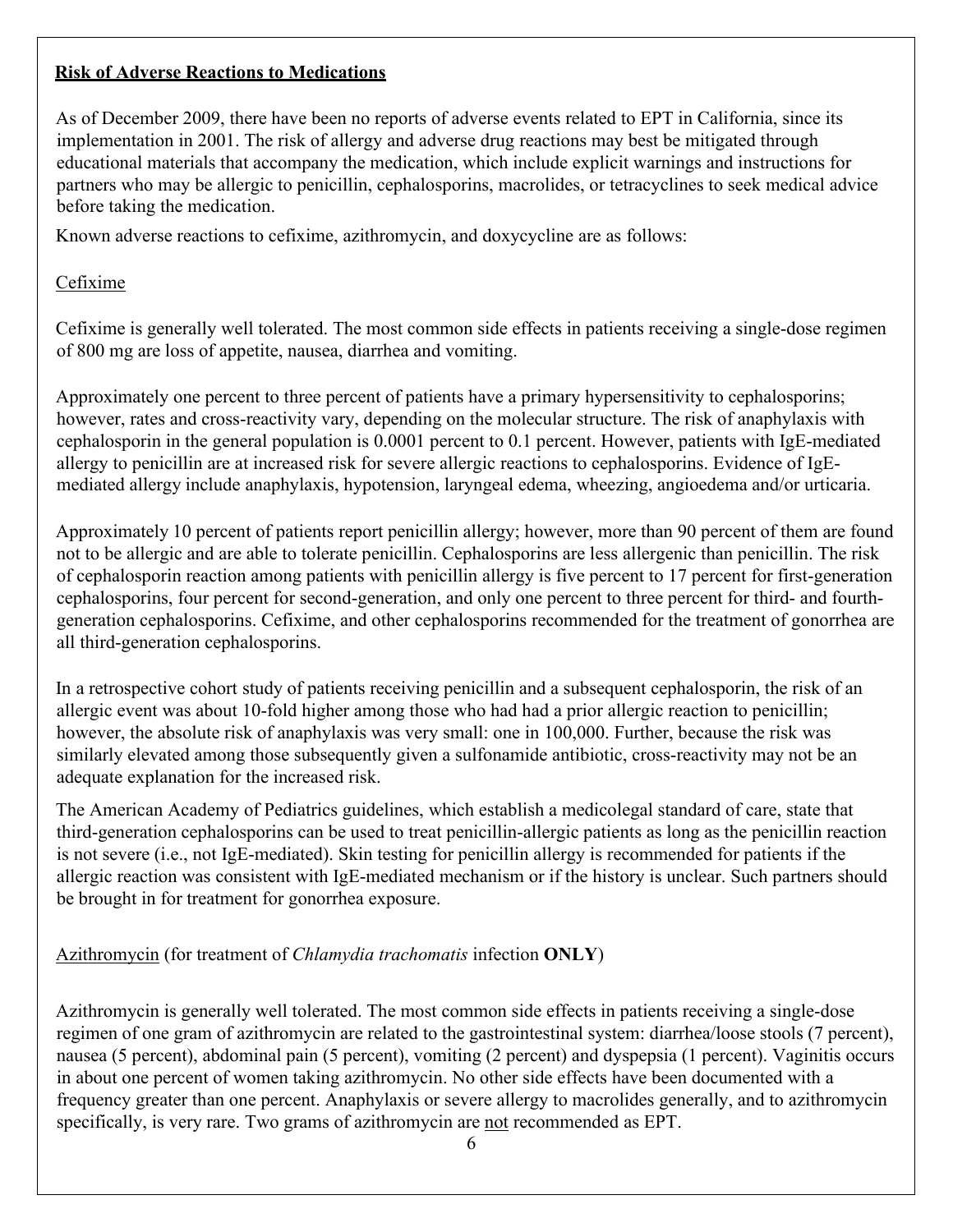## Doxycycline

Doxycycline should not be used by pregnant persons, persons who cannot rule out pregnancy, or persons who are intending to become pregnant. Doxycycline should not be used by children who are 8 years old and younger.

To be effective in treating STD infection, doxycycline should be taken, in the prescribed dosage, consecutively for the duration of the prescribed period. Doxycycline should be taken on a full stomach with a full glass of liquid, with the patient avoiding milk or dairy products as their glass of liquid and at least two hours after taking the prescribed dose.

Doxycycline is generally well tolerated. Some patients may experience irritation in the throat after taking the prescribed dosage and should avoid lying down for at least an hour after taking the medication. The most common side effects of doxycycline are sun sensitivity, nausea, stomach pain, or vaginal yeast infections. Some minor side effects such as occasional vomiting or diarrhea may occur. To prevent sun burn, patients should avoid midday sun and wear a high SPF sunblock. Side effects of nausea, vomiting, diarrhea, and stomach pain may be mitigated by taking doxycycline with good. Doxycycline monohydrate, rather than doxycycline hyclate, is less likely to upset the stomach and can be considered for patients who have increased likelihood of experiencing stomach issues with antibiotic use. For patients who develop vaginal yeast infections, patients can seek over the counter medications or can seek prescription medication for itching or discharge that develops.

Doxycycline may interact with other prescribed medications. Particularly, doxycycline may put patients who are taking Coumadin (warfarin) at increased risk for bleeding. Certain antacids that contain calcium or magnesium should be avoided while taking doxycycline.

# **Risk of Under-treating Complicated Infections and Missing Concurrent STD/HIV**

Another risk of EPT is missing concurrent STD and HIV infections. There is particular concern related to using EPT in men who have sex with men (MSM) because of the risk of missing an undiagnosed HIV infection. In a multi-site study of STD/HIV co-infection among STD patients who presented as contacts to infection, 6.3 percent of MSM had newly diagnosed HIV infection. The risk of missing new HIV infections may be less in areas with ready access to HIV screening. Thus far, research on the effectiveness of EPT in reducing repeat infection has been limited to heterosexual populations.

Risks can be mitigated through educational materials that clearly instruct all EPT recipients that they should seek care for STD and HIV testing, regardless of whether or not they take the medication. In particular, those with specific symptoms such as pelvic pain or testicular pain should seek medical care; pregnant women should seek regular prenatal care and receive a test-of-cure; and MSM should seek HIV testing. Assistance from the local health department is also available for these challenging partner situations.

# **EPT and Pregnancy**

Although EPT is not contraindicated when a patient reports that his female partner may be pregnant, every reasonable effort should be made to contact the pregnant partner and ensure that she is referred for appropriate medical care. The local health department may be of assistance in notifying and referring pregnant partners for these special situations. Indiana's STD Prevention Program has locally based and specially trained workers who can assist your patients in notifying partners. Contact information for these workers can be located on the [STD](https://www.in.gov/isdh/17440.htm)  [Contact Map.](https://www.in.gov/isdh/17440.htm) The need for a test-of-cure for chlamydia and gonorrhea in pregnancy in three weeks should be emphasized. Both recommended EPT regimens are safe in pregnancy, as long as azithromycin is given in place of doxycycline.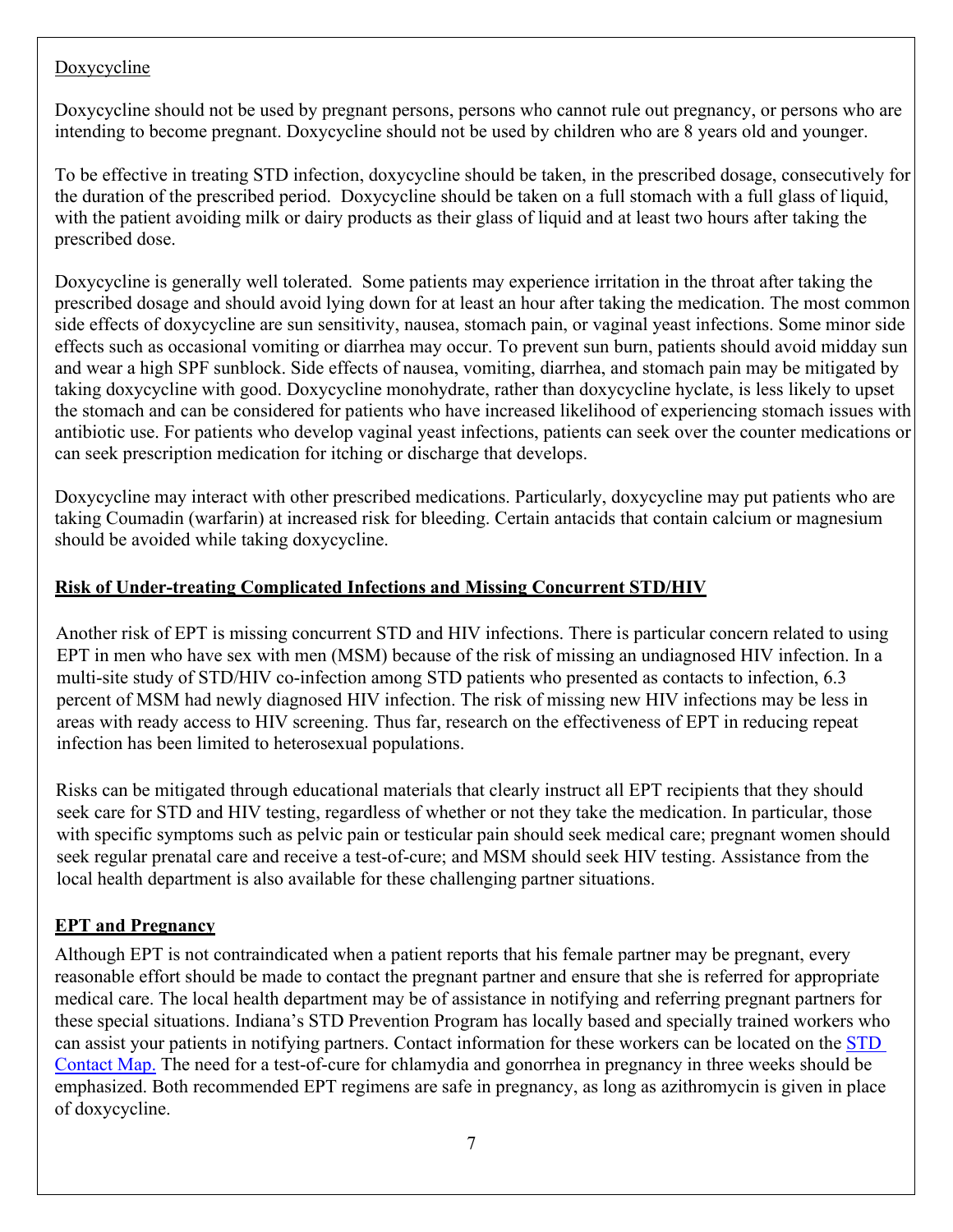## **Required Education and Counseling**

CDC guidelines for EPT recommend that health care professionals provide counseling and written materials to patients infected with chlamydia and/or gonorrhea to give to their partners who will receive EPT either as a prescription to be filled or medication to be taken.

Required patient counseling and written materials for EPT partners include:

- Strong recommendation for follow-up care when EPT is prescribed for pregnant partners;
- Information about the antibiotic and dosage provided or prescribed;
- Information about the treatment and prevention of STDs;
- Requirement of abstinence for seven days after treatment;
- Notification of the importance of sex partners to receive testing for HIV and other STDs;
- Notification of the risk to self, others, and the public health if the STD is not completely treated.
- The responsibility of the sex partner to inform his/her sex partners of the risk of STDs and importance of an examination and treatment.
- Advice to patients that if their partners have symptoms of a more serious infection (e.g., pelvic pain in women, testicular pain in men and/or fever in men or women), the partners should not take the EPT medications and should seek care as soon as possible.

## **Persons Repeatedly Infected with STDs**

Health care professionals should counsel, as well as provide, written materials to patients who have a history of two or more sexually transmitted diseases concerning the increased risks related to re-infection and subsequent complications such as pelvic inflammatory disease, ectopic pregnancy, and increased risk of HIV acquisition/transmission.

# **Patient Follow-up**

Patients treated for chlamydia and gonorrhea are at high risk of repeat infection due to re-exposure to an untreated sex partner or a new partner. **Re-testing three months after treatment is recommended.** If the patient fails to return at three months for retest, then test the patient during office visits for other reasons in the 3-12 months following treatment. **Testing asymptomatic patients who are not pregnant prior to three months (test-of-cure) is not necessary or recommend because the regimens listed above are highly efficacious.** Testing with a NAAT earlier than one month after treatment may cause a false positive result, owing to the detection of dead organisms. Strategies used by providers to improve re-testing rates include: counseling the patient at the time of initial treatment regarding the logic and importance of re-testing, supplemented with written materials; making an appointment for patient re-testing in three months; with the patient's prior approval, contact the patient via telephone call, letter or e-mail in advance of the re-testing date; and use a medical record prompt ("flag") indicating the re-testing date should the patient seek care at another time for another reason.

## **The need for a test-of-cure for chlamydia and gonorrhea in pregnancy in three weeks should be emphasized.**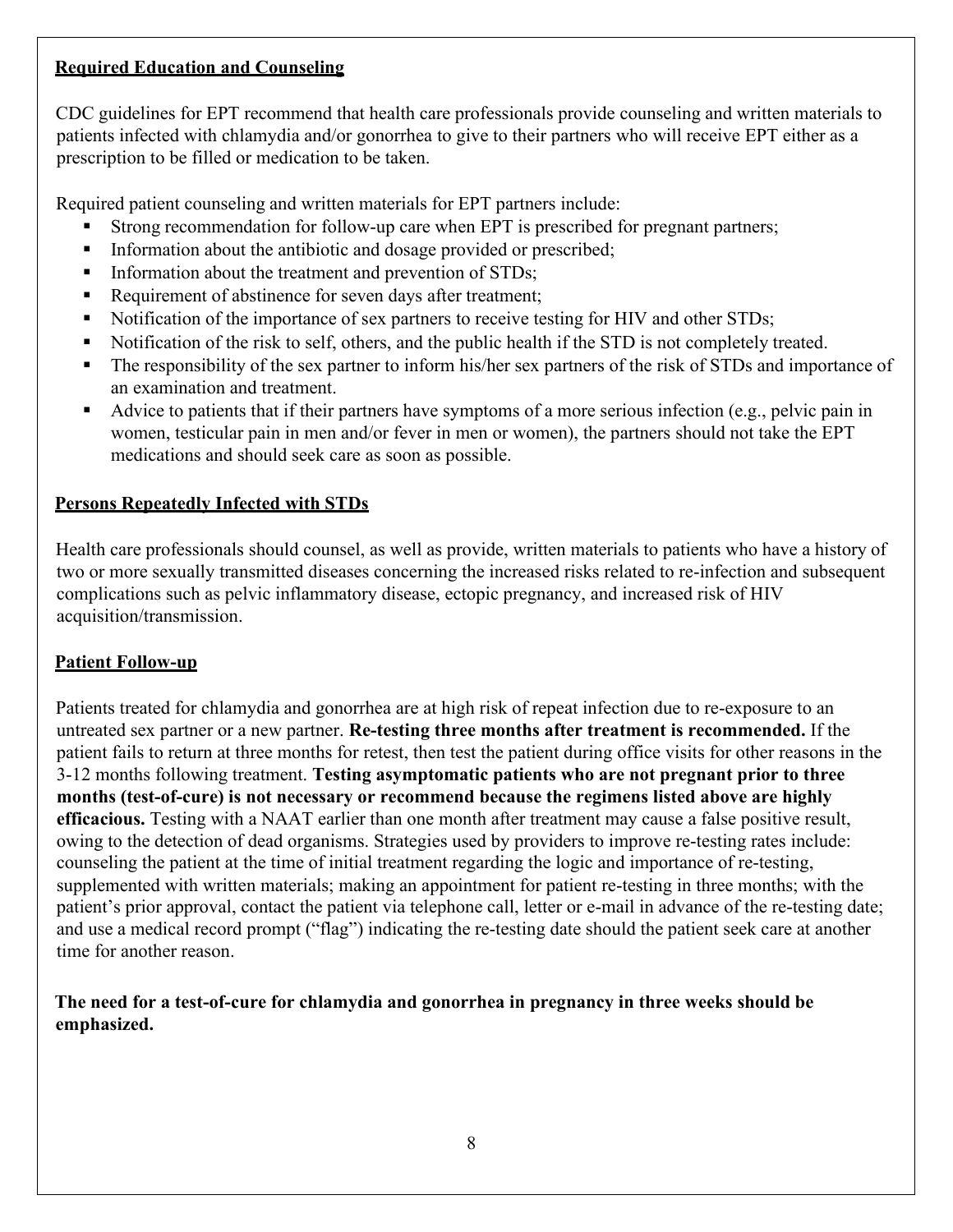# **Appendices**

- A. Summary of Expedited Partner Therapy for Sexually Transmitted Diseases
- B. Charting Form Tool
- C. Partner Prescription Log Tool
- D. Treatment Fact Sheet for Sex Partners of People with Chlamydia
- E. Treatment Fact Sheet for Sex Partners of People with Gonorrhea
- F. Treatment Fact Sheet for Sex Partners of People with Chlamydia and Gonorrhea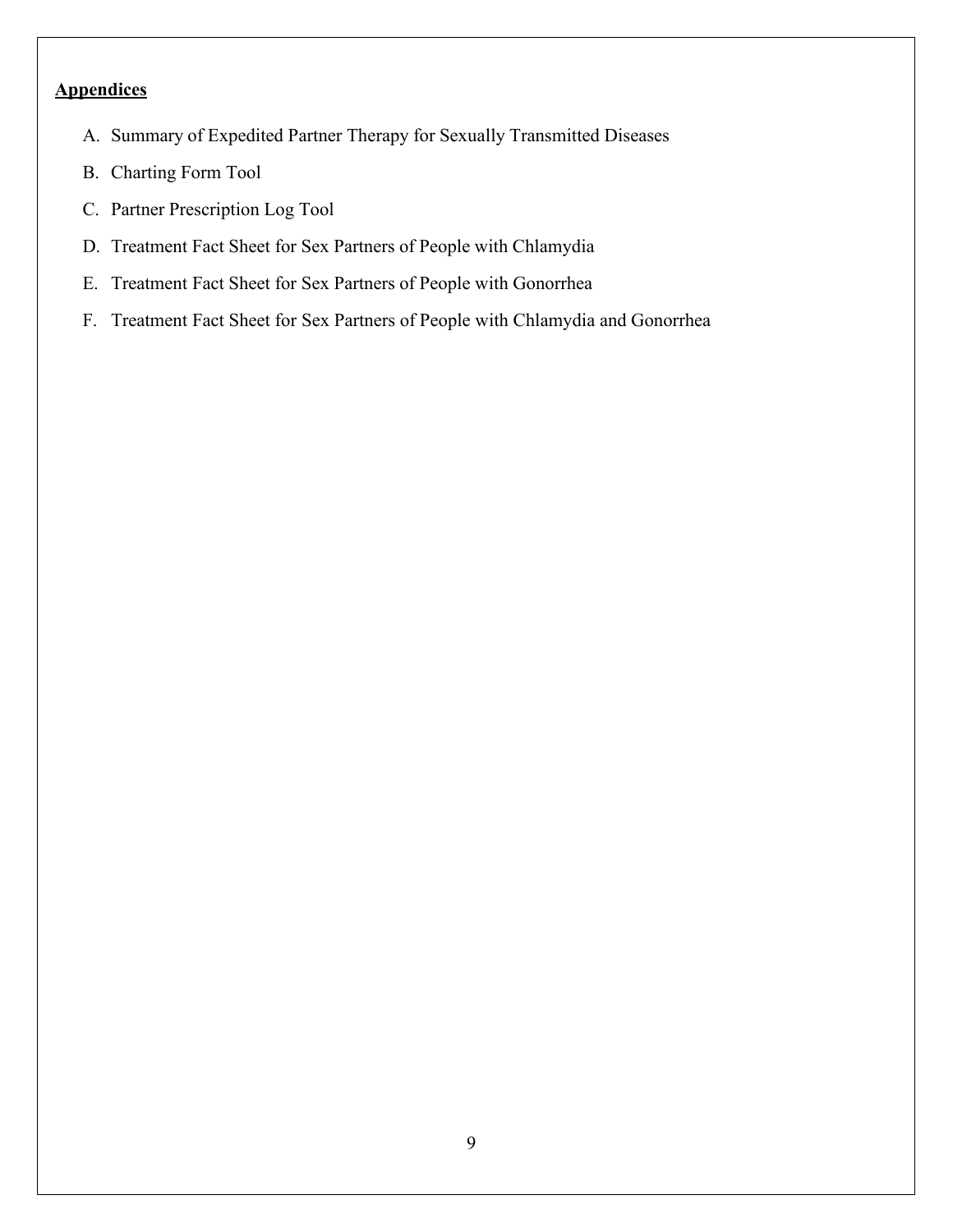# **Summary of Expedited Partner Therapy (EPT) for Sexually Transmitted Infections (STD)**

**EPT Eligible Patients:** Persons with a clinical diagnosis of *Chlamydia trachomatis* or *Neisseria gonorrrhoeae,* preferably confirmed with laboratory test.

**EPT Eligible Partners:** Heterosexual sex partners of patients treated for chlamydia and/or gonorrhea who were exposed within the previous 60 days (or most recent sex partner if none in the previous 60 days), and who are unable or unlikely to seek medical care.

**First-choice Partner Management Strategy**: Attempt to refer partners for complete clinical evaluation, STD/HIV testing, counseling, and treatment.

#### **Recommended Drug Regimens for Sex Partners Receiving EPT:**

| Chlamydia only                                 | Azithromycin (Zithromax $\ddot{*}$ )                         |
|------------------------------------------------|--------------------------------------------------------------|
|                                                | 1 gram $-500$ mg tablets x2                                  |
|                                                |                                                              |
|                                                | Orally, once                                                 |
|                                                |                                                              |
| Gonorrhea only                                 | Cefixime (Suprax $\ddot{\ast}$ )                             |
|                                                | $800 \text{ mg} - 400 \text{ mg}$ tablets x2                 |
|                                                | Orally, once                                                 |
|                                                |                                                              |
| Chlamydia and Gonorrhea                        | Cefixime (Suprax $\ddot{*}$ )                                |
|                                                | $800 \text{ mg} - 400 \text{ mg}$ tablets x2                 |
|                                                | Orally, once                                                 |
| *If partner is pregnant or suspected to become | PLUS*                                                        |
| pregnant, do not give Doxycycline.             | Doxycycline (Vibramycin $\ddot{\ast}$ ) 100 mg, twice daily, |
| Use instead:                                   | for 7 days (14 tablets total)                                |
| Azithromycin (Zithromax $\ddot{\ast}$ )        |                                                              |
| 1 gram $-500$ mg tablets x2                    |                                                              |
| Orally, once                                   |                                                              |

⁂ Use of trade names is for identification only and does not imply endorsement.

## **Informational Materials:**

The Indiana Department of Health has developed written counseling and patient/partner instructional materials for use by health care professionals participating in EPT, including:

- Strong recommendation for follow-up care when EPT is prescribed for pregnant partners;
- Information about the antibiotic and dosage provided or prescribed;
- Information about the treatment and prevention of STDs;
- Requirement of abstinence for seven days after treatment;
- Notification of the importance of sex partners to receive testing for HIV and other STDs;
- Notification of the risk to self, others, and the public health if the STD is not completely treated.
- The responsibility of the sex partner to inform his/her sex partners of the risk of STDs and importance of an examination and treatment.
- Advice to patients that if their partners have symptoms of a more serious infection (e.g., pelvic pain in women, testicular pain in men and/or fever in men or women), the partners should not take the EPT medications and should seek care as soon as possible.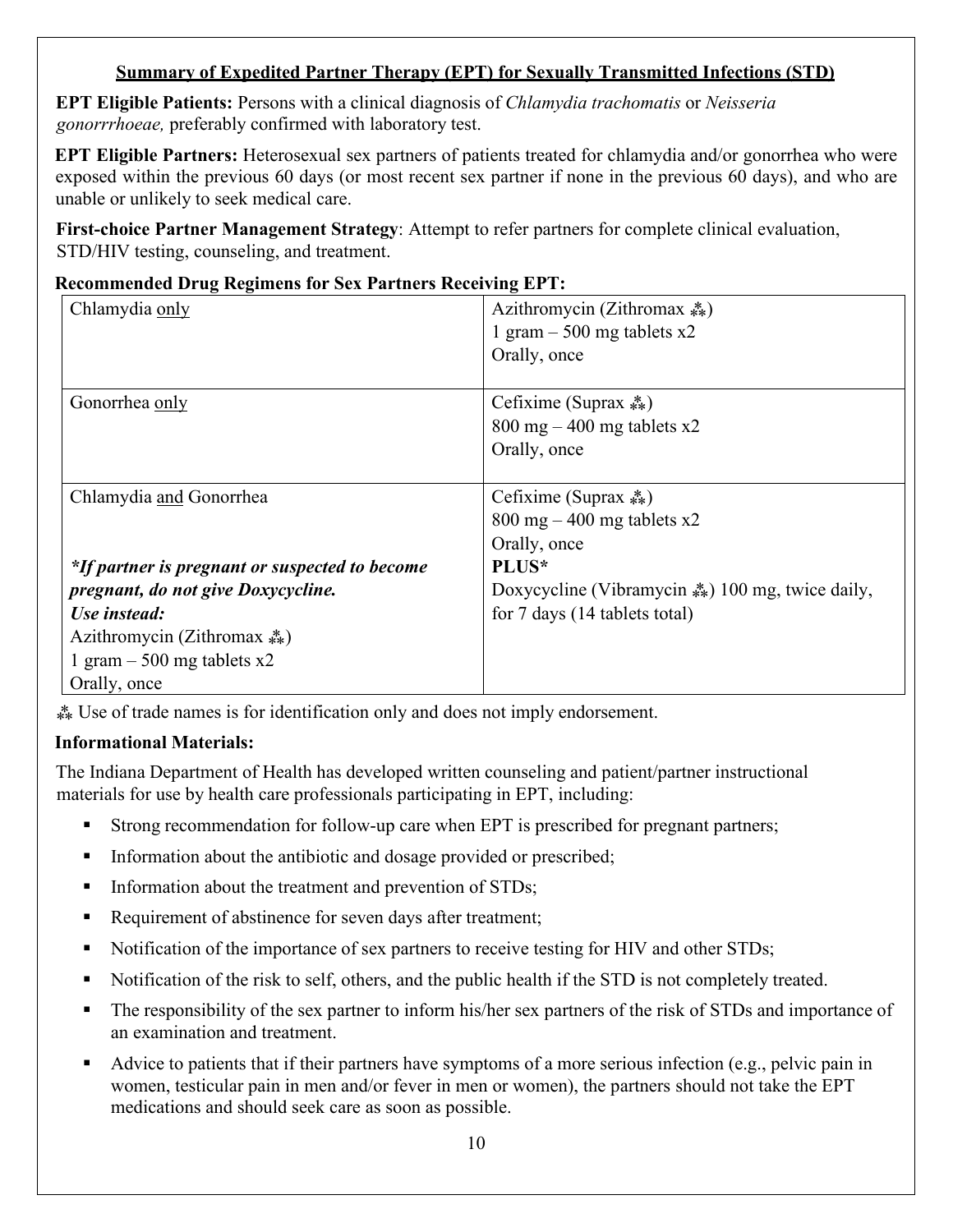• Other information deemed necessary by the Department.

**Patient Re-testing:** Test-of-cure for patients treated for chlamydia and/or gonorrhea is only recommended for pregnant patients. However, because patients diagnosed with gonorrhea and/or chlamydia have high reinfection rates, **ALL** patients should be **re-tested** three months after treatment to identify possible re-infection.

**Documentation:** The following documentation tools have been provided for use and may be modified as appropriate. One form of documentation should be used however, it is not necessary to complete both. As per Indiana law, the Patient Chart Insert can be discovered via subpoena, however, the Patient Log Sheet may not. It is left to the discretion of the provider what form of documentation is utilized.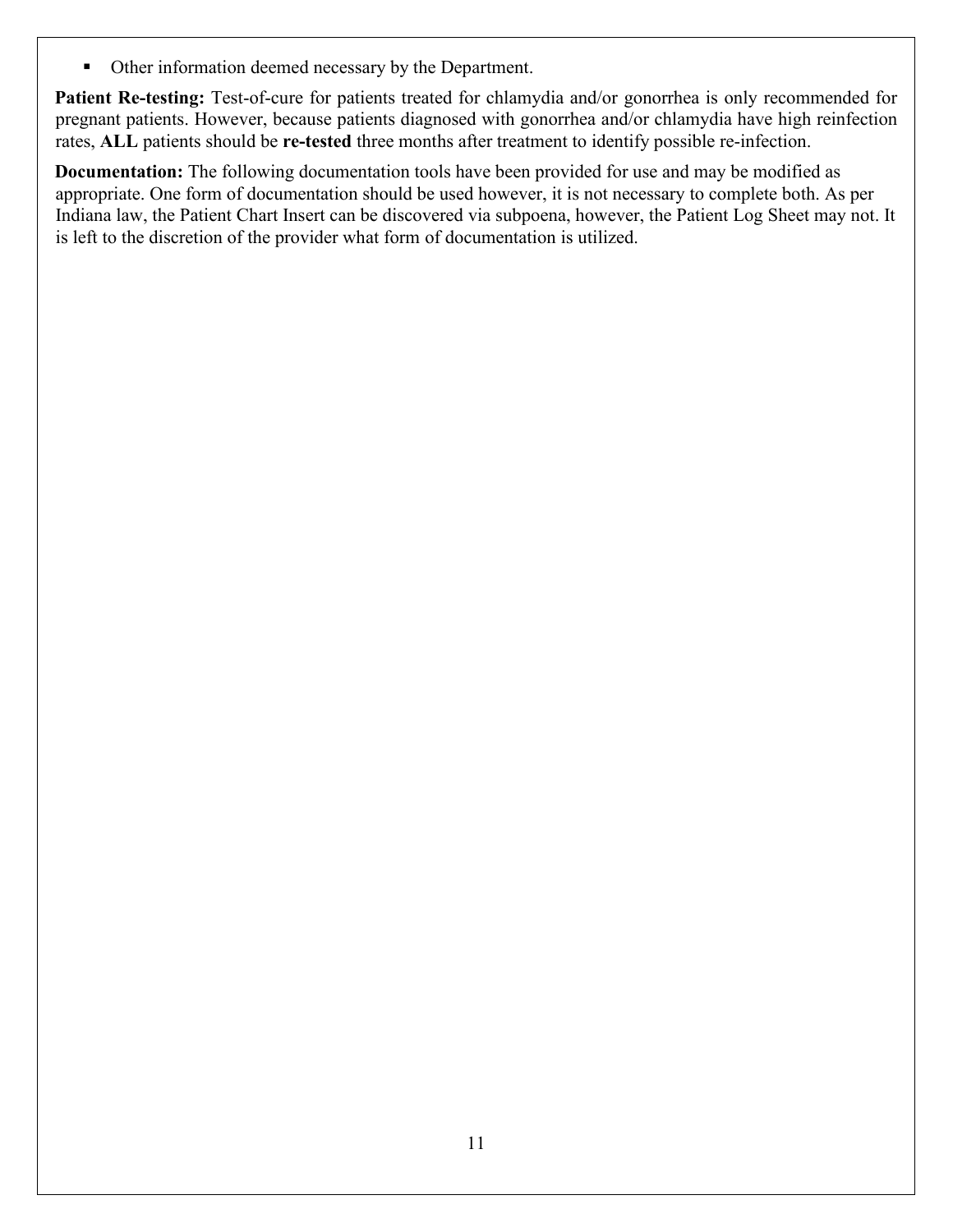| <b>Patient Chart Insert</b>                                                           |  |
|---------------------------------------------------------------------------------------|--|
|                                                                                       |  |
|                                                                                       |  |
| Aware of Any PartnerAllergies:<br><u>Land Aware of Any PartnerAllergies:</u>          |  |
| Fact Sheet Provided: Yes____No____                                                    |  |
| Medication Prescribed:<br><u> </u>                                                    |  |
|                                                                                       |  |
|                                                                                       |  |
| Prescribed:<br>Number of Partners Provided with Treatment:__________________________  |  |
|                                                                                       |  |
| Notes:                                                                                |  |
|                                                                                       |  |
|                                                                                       |  |
|                                                                                       |  |
|                                                                                       |  |
|                                                                                       |  |
|                                                                                       |  |
|                                                                                       |  |
|                                                                                       |  |
|                                                                                       |  |
|                                                                                       |  |
|                                                                                       |  |
| (Optional) Telephone Contact with Partner Made: Yes_____________________________      |  |
|                                                                                       |  |
| Provider Initials:                                                                    |  |
| For questions regarding EPT please contact:                                           |  |
|                                                                                       |  |
| Indiana Department of Health Division of HIV, STD, Viral Hepatitis at (317) 233-7499. |  |
|                                                                                       |  |
|                                                                                       |  |
|                                                                                       |  |
|                                                                                       |  |
|                                                                                       |  |
|                                                                                       |  |
|                                                                                       |  |
|                                                                                       |  |
|                                                                                       |  |
|                                                                                       |  |
|                                                                                       |  |
|                                                                                       |  |
|                                                                                       |  |
| 12                                                                                    |  |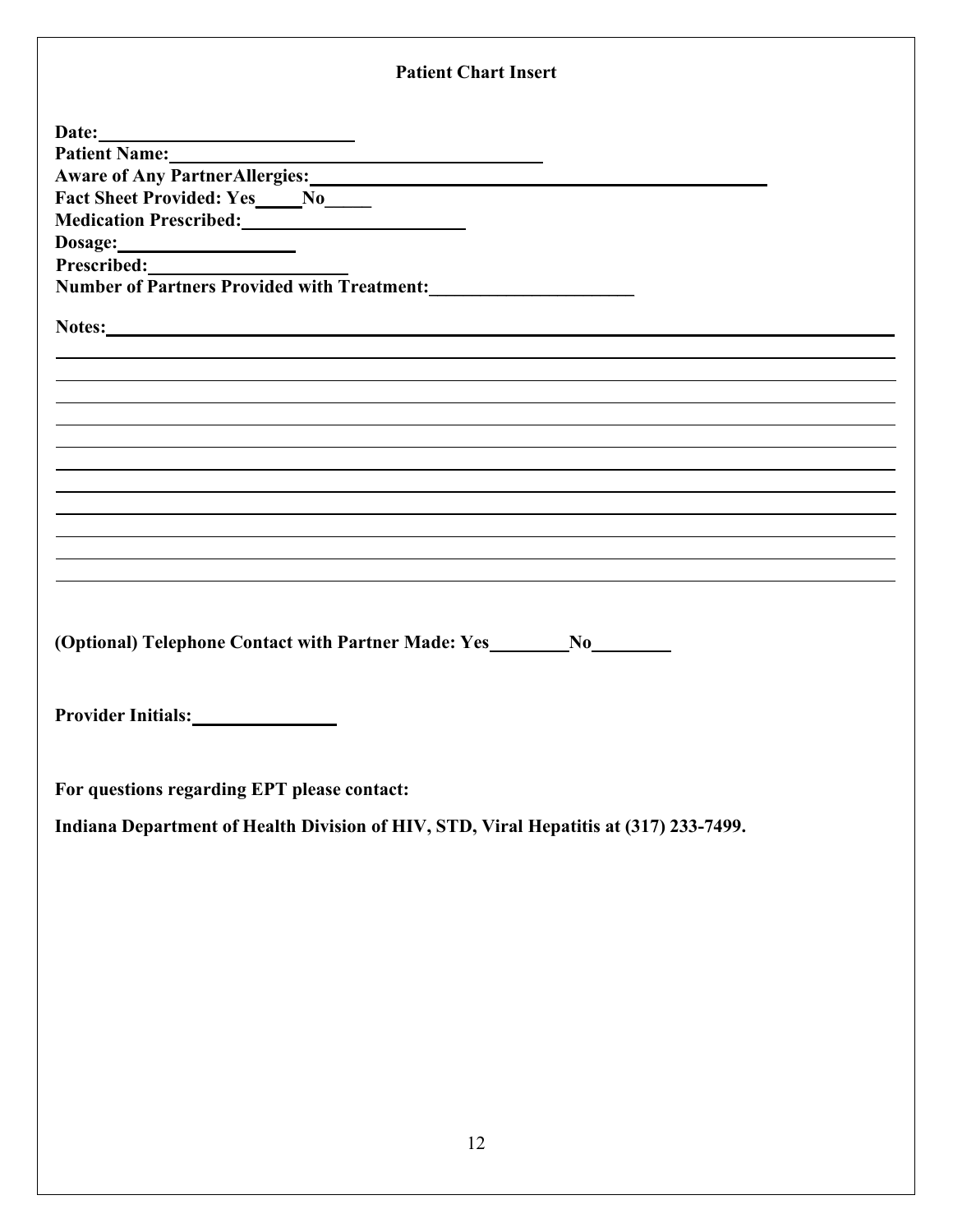## **URGENT and PRIVATE**

## **Important Information About Your Treatment**

# **TREATMENT FACT SHEET FOR PARTNERS OF PERSONS WITH CHLAMYDIA**

# **PLEASE READ THIS CAREFULLY.**

Your sex partner has been treated for chlamydia. Chlamydia is a sexually transmitted disease (STD) that you can get from having sex (oral, vaginal, or anal) with a person who already has it. You may have been exposed. Chlamydia is easily treated with the medicine, azithromycin (also known as Zithromax®). Your partner may have been given azithromycin (pills) or a prescription for azithromycin. This medicine or prescription was given to your partner by his/her doctor to treat you.

It is important for you to see your own doctor or clinic provider right away for an examination. If you cannot get to your doctor in the next several days, you should take the azithromycin. Even if you decide to take the medicine, it is important to see a doctor as soon as you can to get examined and tested for other STDs. People can have more than one STD at a time. Azithromycin will not cure other sexually transmitted infections. Having STDs can increase your risk of getting HIV/AIDS and hepatitis, so make sure you also get tested for these.

## **SYMPTOMS**

Some people infected with Chlamydia have symptoms, but many DO NOT. If you do have symptoms, they may include the following;

- Males can have pain when they urinate (pee), pain in the testicles (balls) or pain in the lower part of the belly.
- Females can have an abnormal vaginal discharge, pain when they urinate, pain when having sex or vaginal bleeding between periods.
- Males and females can have a discharge or pain in the rectum if they have had rectal/anal sex andbecome infected.

Remember many people with chlamydia do not have any symptoms and can spread it without ever feeling anything is wrong.

# **BEFORE TAKING THIS MEDICINE**

The medicine is very safe; however, DO NOT TAKE if;

- You are female and have lower belly pain, vomiting or fever.
- You are male and have pain or swelling in the testicles or fever.
- You have ever had a bad reaction, rash, breathing problems or allergic reaction after taking azithromycin, erythromycin, or clarithromycin, or any macrolide antibiotic. People who are allergic to one of these antibiotics may be allergic to azithromycin. If you do have allergies to antibiotics, you should talk to your doctor before taking this medicine.
- You have a serious long-term illness, such as kidney, heart, or liver disease.
- If you are currently taking another prescription medication, including medicine for diabetes, consult your pharmacist before taking the medication to ask about drug interactions.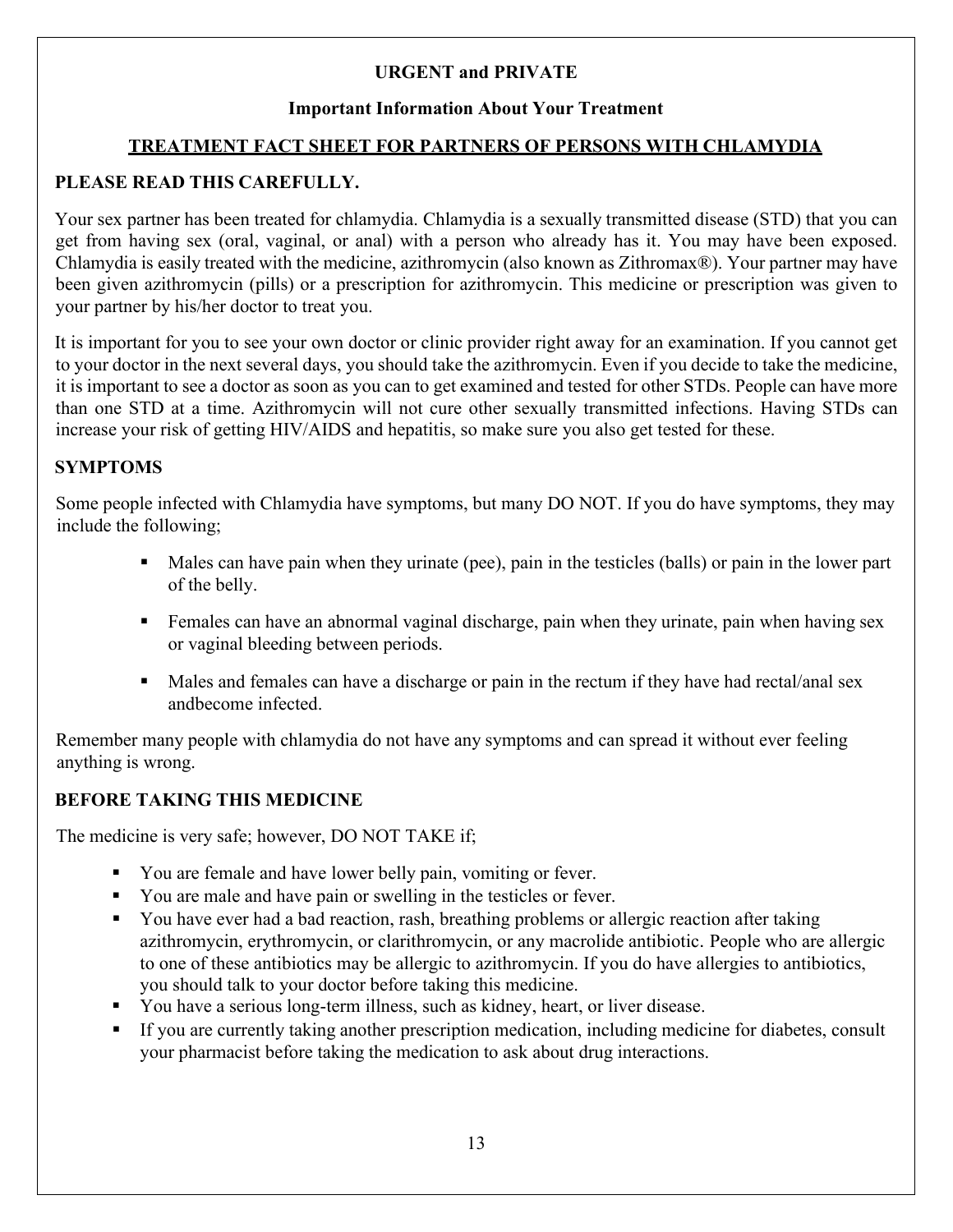If any of these circumstances exist, or if you are not sure, do not take the azithromycin. Instead, you should talk to your doctor as soon as possible. Your doctor will find the best treatment for you.

# **WARNINGS**

- If you do not take medicine to cure chlamydia, you can get very sick. If you are anatomically female, you might not be able to have children.
- If you are pregnant, see your prenatal care doctor as soon as possible.

### **HOW TO TAKE THE MEDICINE**

- One gram (two 500 mg pills) of azithromycin is used to treat Chlamydia.
- You can take these pills with or without food. However, taking these pills with food decreases the chance of having an upset stomach and will increase the amount of medicine your body absorbs.
- You need to take the two pills you were given to be cured. Take them both together, at the same time.
- Do NOT take antacids (such as Tums, Rolaids, or Maalox) for one hour before or two hours after taking the azithromycin pills.
- Do NOT share or give this medication to anyone else.

#### **SIDE EFFECTS**

Possible side effects include:

- Slightly upset stomach
- Diarrhea
- **Dizziness**
- Vaginal yeast infection

These are well-known side effects and are not serious. Very few people experience any of these problems.

## **ALLERGIC REACTIONS**

Allergic reactions are rare. If you have ever had a bad reaction, rash, breathing problems or other allergic reactions with azithromycin or other antibiotics, consult your doctor or pharmacy before taking. Possible serious allergic reactions include:

- Difficulty breathing/tightness in the chest
- Closing of your throat
- Swelling of your lips or tongue
- $\blacksquare$  Hives (bumps or welts on your skin that itch intensely)

If you experience any of these reactions, call 911 or go to the nearest emergency room immediately! **NEXT STEPS**

- Now that you have your medicine, do not have sex for the next seven days after you have taken the medicine. It takes seven days for the medicine to cure chlamydia. If you have sex without a condom, or with a condom that breaks, during those first seven days, you can still pass on the infection to your sex partners. You can also get re-infected yourself.
- If you think you do have symptoms of a chlamydial infection and they do not go away within seven days after taking this medicine, please go to a doctor for more testing and treatment.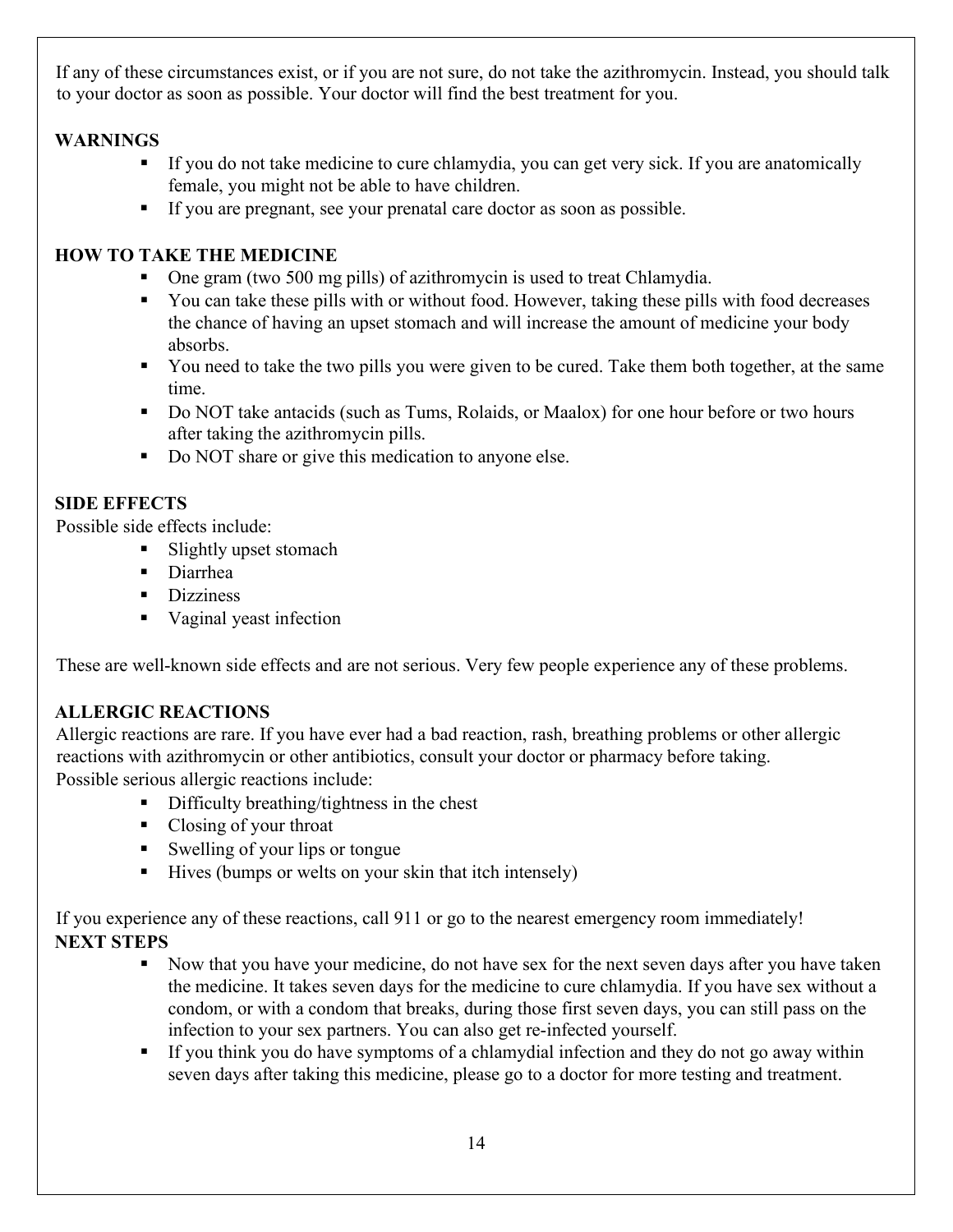- If you have any other sex partners, tell them you are getting treated for chlamydia, so they can get examined and treated.
- **People who get treated for chlamydia can get it again. It is a good idea to get tested for all STDs** three months from now to be sure you did not get another STD.
- Not having sex is the best protection against chlamydia and other STDs. Having sex with only one uninfected partner who only has sex with you is also safe.
- The use of latex condoms during sexual intercourse when used consistently and correctly can reduce the risk of transmission of chlamydia.
- If you have any questions about the medicine, chlamydia, or other STDs, please call:

The Indiana Department of Health Division of HIV, STD, Viral Hepatitis (317) 233-7499.

# **All calls are confidential**.

For more information about chlamydia or other STDs, or to find testing sites in your area, please visit the Department's website at <http://www.in.gov/isdh/17440.htm>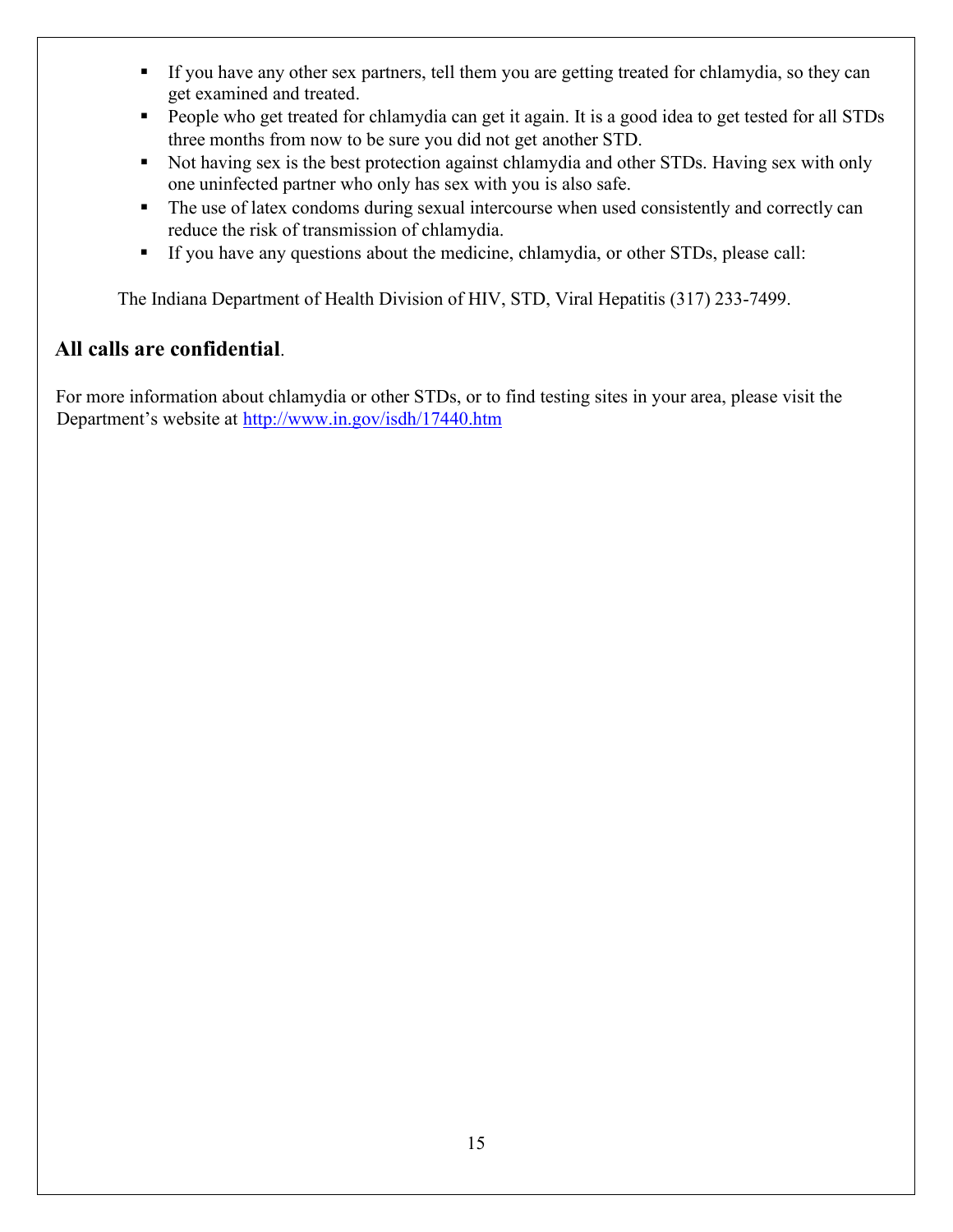## **URGENT and PRIVATE**

#### **Important Information About Your Treatment**

## **TREATMENT FACT SHEET FOR PARTNERS OF PERSONS WITH GONORRHEA**

#### **PLEASE READ THIS CAREFULLY**

Your sex partner has recently been treated for gonorrhea. Gonorrhea is a sexually transmitted disease (STD) that you can get from having sex (oral, vaginal, or anal) with a person who already has it. You may have been exposed. Gonorrhea is easily treated with the medicine cefixime (Suprax). Your partner may have given you cefixime (pill) or a prescription for this medication. This medicine or prescription was given to your partner by his/her doctor to treat you.

When a person has gonorrhea, they must be treated with cefixime (sometimes known as "Suprax"). It will cure gonorrhea. Your partner may have given you this medicine, or a prescription that you can take to apharmacy. These instructions are for how to take cefixime.

It is important for you to see your own doctor or clinic provider right away for an examination. If you cannot get to a doctor in the next several days, you should take the cefixime. Even if you decide to take the medicine, it is very important to see a doctor as soon as you can to get examined and tested for other STDs. People can have more than one STD at the same time. Cefixime will not cure other sexually transmitted infections. Having STDs can increase your risk of getting HIV/AIDS and hepatitis, so make sure you also get tested for these.

#### **SYMPTOMS**

Some people infected with gonorrhea DO NOT have symptoms. If you do have symptoms they may include the following:

- Males can have pain when they urinate (pee), pain in the testicles (balls) or pain in the lower part of the belly.
- Females can have an abnormal vaginal discharge, painful urination, pain when having sex or vaginal bleeding between periods.
- Males and females can have pain in the throat and a discharge or pain in the rectum if they have had oral or rectal/anal sex and become infected in either of these sites.

Remember some people with gonorrhea do not have symptoms and can spread it without ever feeling anything is wrong.

## **BEFORE TAKING THESE MEDICINES**

These medicines are very safe; however, **DO NOT TAKE** if**:**

- You are female and have lower belly pain, vomiting or fever.
- You are male and have pain or swelling in the testicles or fever.
- You have ever had a bad reaction, rash, breathing problems or allergic reaction after taking cefixime or other antibiotics. People who are allergic to some antibiotics may be allergic to other types. If you do have allergies to antibiotics, you should talk to your doctor before taking this medicine.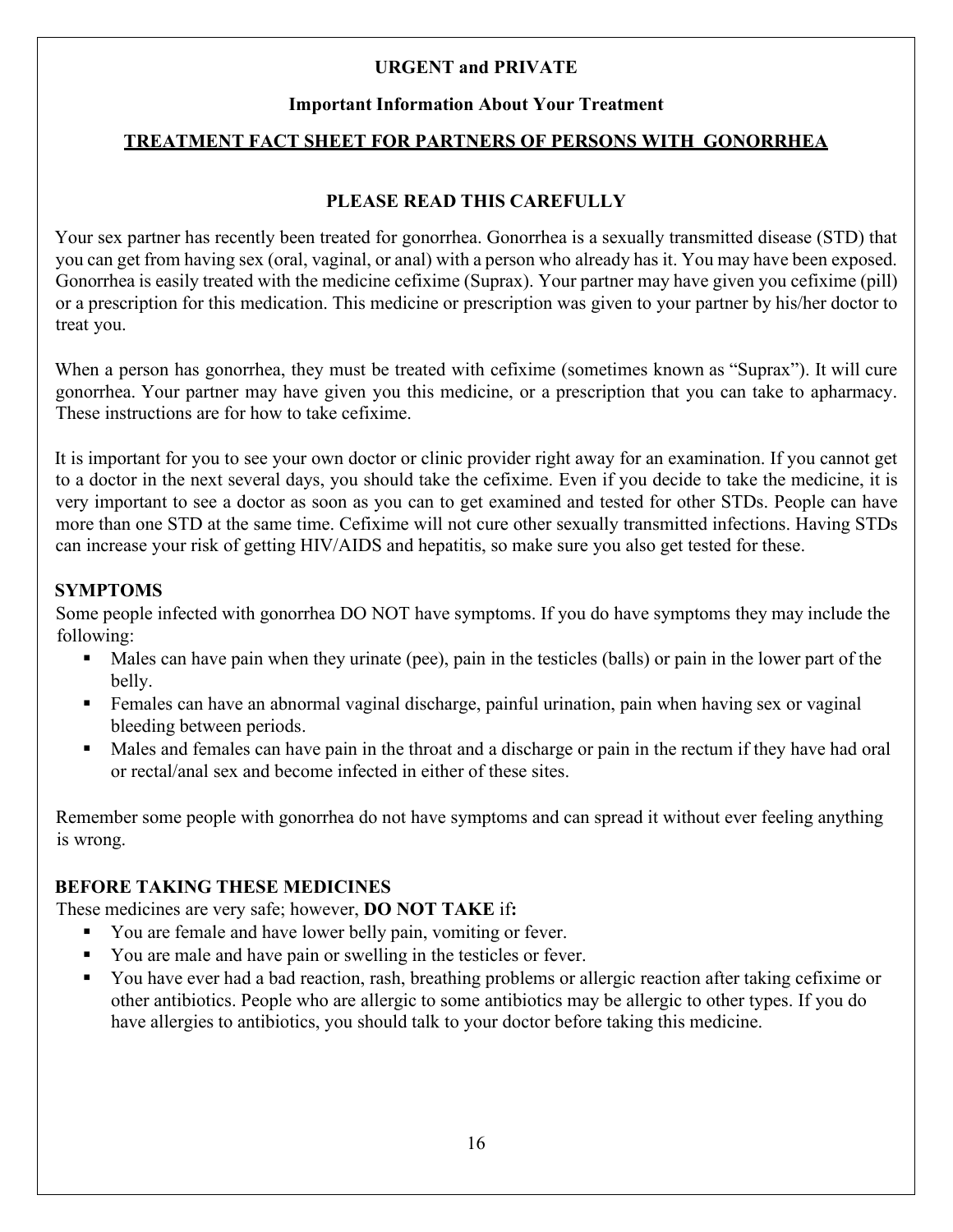- You have a serious long-term illness, such as kidney, heart, or liver disease.
- If you are currently taking another prescription medication, including medicine for diabetes, consult your pharmacist before taking the medication to ask about drug interactions.

If any of these circumstances exist, or if you are not sure, do not take the cefixime. Instead,you should talk to your doctor as soon as possible. Your doctor will find the best treatment for you.

# **WARNINGS**

- If you performed oral sex on someone who was infected with gonorrhea, the medicine may not work as well. You need to see a doctor to get stronger medicine.
- If you do not take medicine to cure gonorrhea, you can get very sick. If you are anatomically female, you might not be able to have children.
- If you are pregnant, see your prenatal care doctor as soon as possible.

# **HOW TO TAKE THE MEDICINE**

- Two pills (800 milligrams) of cefixime are used to treat gonorrhea.
- You can take this pill with or without food. However, taking this pill with food decreases the likelihood of having an upset stomach and will increase the amount of medicine your body absorbs.
- You need to take the pill you were given to be cured.
- Do NOT take antacids (such as Tums, Rolaids, or Maalox) for one hour before or two hours after taking the cefixime pill.
- Do NOT share or give this medication to anyone else.

# **SIDE EFFECTS**

Possible side effects include:

- Slightly upset stomach
- Diarrhea
- Dizziness
- Vaginal yeast infection

These are well-known side effects and are not serious. Very few people experience any of these problems.

# **ALLERGIC REACTIONS**

Allergic reactions are rare. If you have ever had a bad reaction, rash, breathing problems or other allergic reactions with cefixime or other antibiotics, consult your doctor or pharmacy before taking. Possible serious allergic reactions include:

- Difficulty breathing/tightness in the chest
- Closing of your throat
- Swelling of your lips or tongue
- Hives (bumps or welts on your skin that itch intensely)

If you experience any of these reactions, call 911 or go to the nearest emergency room immediately.

# **NEXT STEPS**

 Now that you have your medicine, do not have sex for the next seven days after you have taken the medicine. It takes seven days for the medicine to cure gonorrhea. If you have sex without a condom, or with a condom that breaks, during those first seven days, you can still pass on the infection to your sex partners. You can also get re-infected yourself.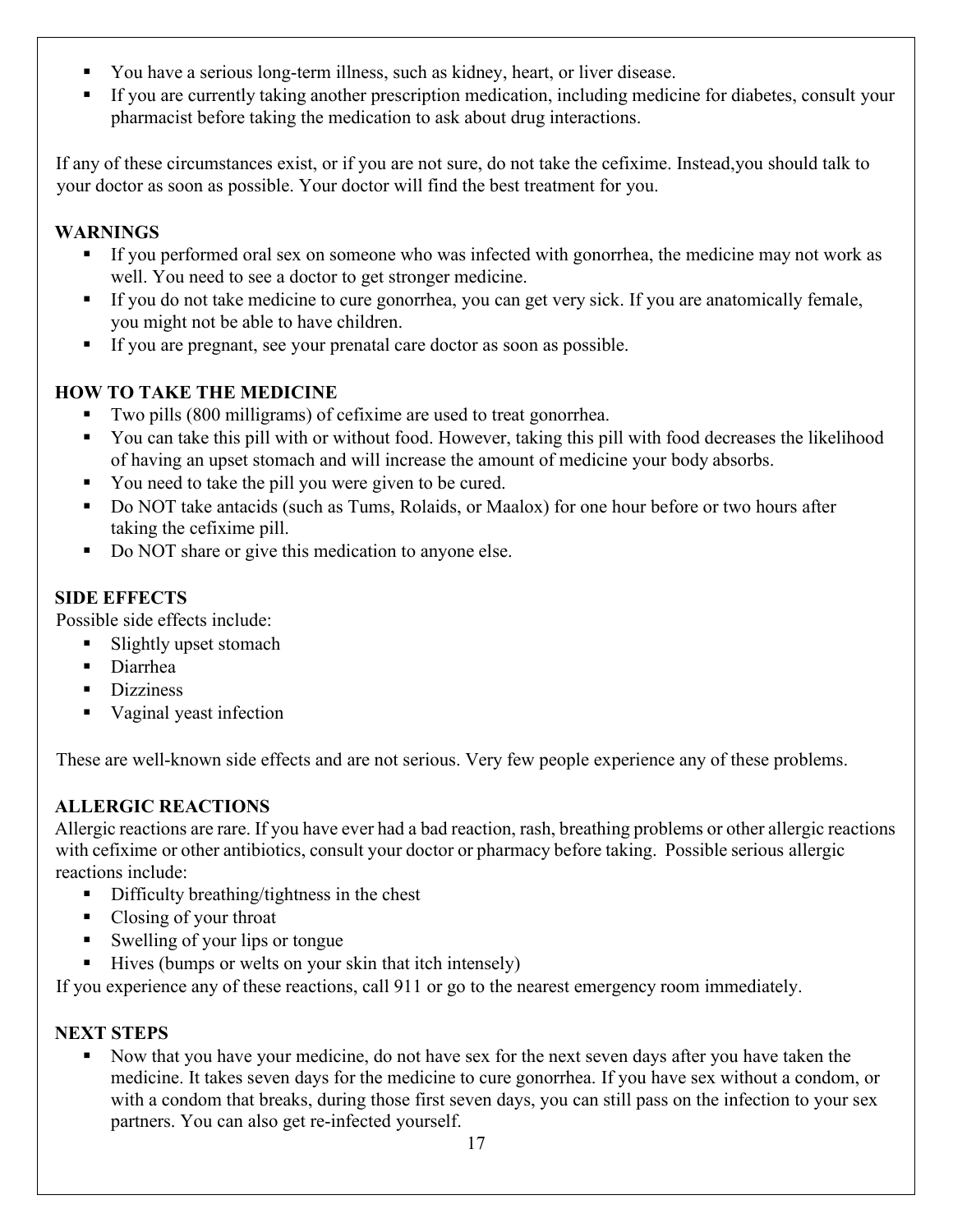- If you think you do have symptoms of a gonorrhea infection and they do not go away within seven days after taking this medicine, please go to a doctor for more testing and treatment.
- If you have any other sex partners, tell them you are getting treated for gonorrhea, so they can get examined and treated.
- People who get treated for gonorrhea can get it again. It is a good idea to get tested for all STDs three months from now to be sure you did not get another STD.
- Not having sex is the best protection against gonorrhea and other STDs. Having sex with only one uninfected partner who only has sex with you is also safe.
- The use of latex condoms during sexual intercourse when used consistently and correctly can reduce the risk of transmission of gonorrhea.
- If you have any questions about the medicine, gonorrhea, or other STDs, please call:

Indiana Department of Health Division of HIV, STD, Viral Hepatitis (317) 233-7499.

# **All calls are confidential**.

For more information about gonorrhea, chlamydia, or other STDs, or to find testing sites in your area, please visit the Department's website at <http://www.in.gov/isdh/17440.htm>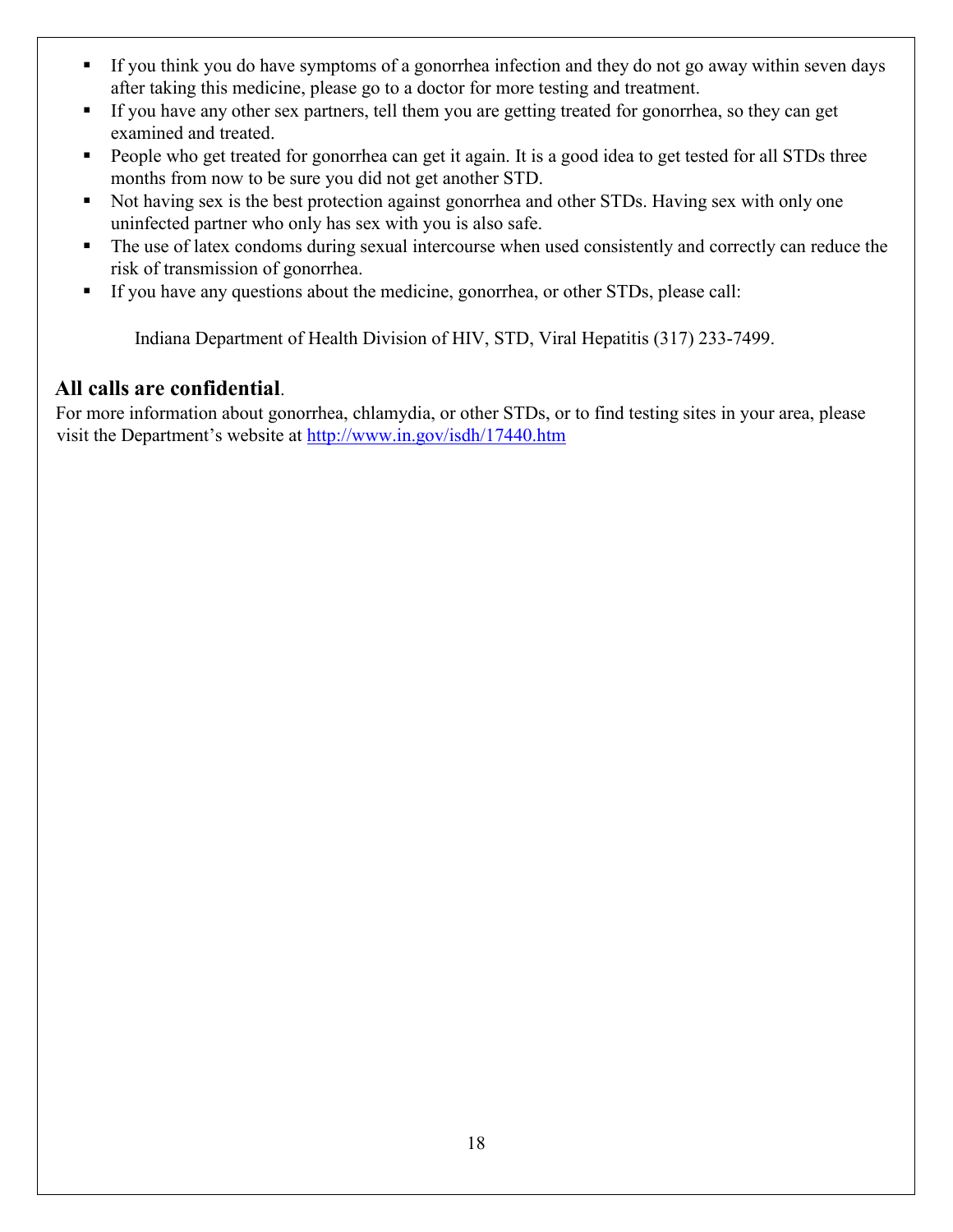#### **URGENT and PRIVATE**

#### **Important Information About Your Treatment**

## **TREATMENT FACT SHEET FOR PARTNERS OF PERSONS WITH CHLAMYDIA and GONORRHEA**

#### **PLEASE READ THIS CAREFULLY**

Your sex partner has recently been diagnosed with two sexually transmitted diseases (STDs). This means you may have been exposed to gonorrhea and chlamydia.

You can get gonorrhea and chlamydia from having any kind of sex (oral, vaginal, or anal) with a person who already infected. The good news is that both are easily treated. You are being given two different types of medicine. One is called cefixime (sometimes known as "Suprax"). It will cure gonorrhea. The other is called doxycycline (sometimes known as "Vibramycin"). This will cure chlamydia. Your partner may have given you bothmedicines, or a prescription that you can take to a pharmacy. These instructions are for how to take cefixime and doxycycline.

The best way to take care of these infections is to see your own doctor or clinic provider right away. If you cannot get to a doctor in the next several days, you should take both medicines. Even if you decide to take the medicines, it is very important to see a doctor as soon as you can, to get tested for other STDs. You may have been exposed to other STDs that cefixime and doxycycline will not cure. Having STDs can increase your risk of getting HIV/AIDS and hepatitis, so make sure to also get tested for these.

#### **SYMPTOMS**

Some people infected with chlamydia and gonorrhea DO NOT have symptoms. If you do have symptoms, they may include the following:

- Males can have pain when they urinate (pee), pain in the testicles (balls) or pain in the lower part of the belly.
- Females can have an abnormal vaginal discharge, painful urination, pain when having sex or vaginal bleeding between periods.
- Males and females can have pain in the throat and a discharge or pain in the rectum if they have had oral orrectal/anal sex and become infected in either of these sites.

Remember some people with gonorrhea or chlamydia do not have symptoms and can spread it without ever feeling anythingis wrong.

## **BEFORE TAKING THE MEDICINE**

Before you take the medicine, please read the following:

The medicines are very safe; however, **DO NOT TAKE** if:

- You are pregnant, cannot rule out pregnancy, or are trying to become pregnant (for doxycycline only)
- You are female and have lower belly pain, pain during sex, vomiting or fever
- You are male and have pain or swelling in the testicles (balls) or fever
- You have one or more painful and swollen joints, or a rash all over your body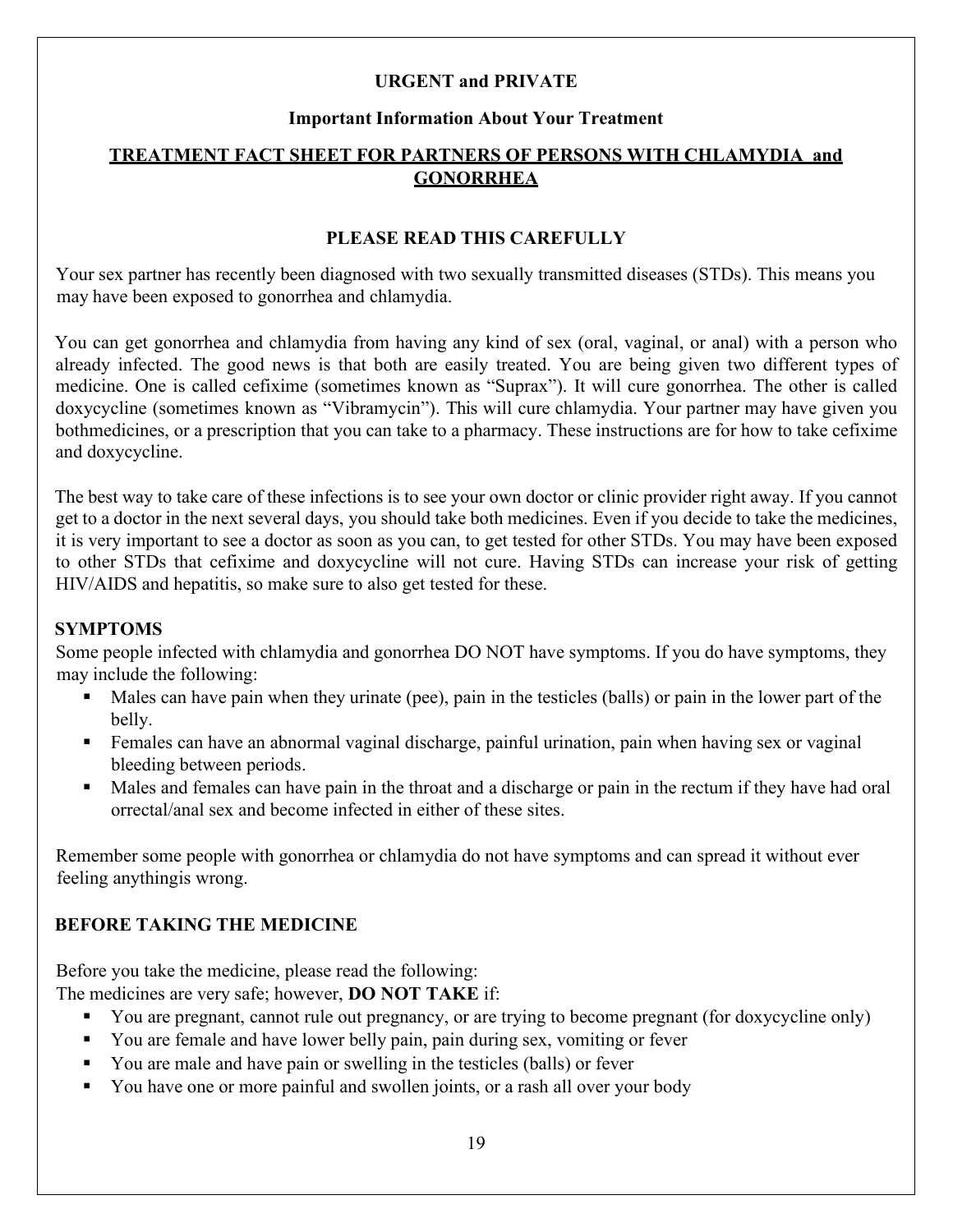- You have ever had a bad reaction, rash, breathing problems or allergic reaction after taking cefixime, doxycycline, or other antibiotics. People who are allergic to some antibiotics may be allergic to other types. If you do have allergies to antibiotics, you should talk to your doctor before taking these medicines.
- You have a serious long-term illness, such as kidney, heart, or liver disease.
- You are currently taking another prescription medicine, including medicine for diabetes.

If any of these circumstances exist, or if you are not sure, do not take these medicines. Instead, you should talk to your doctor as soon as possible. Your doctor will find the best treatment for you.

### **WARNINGS**

- If you performed oral sex on someone who was infected with gonorrhea, the medicine may not work as well. You need to see a doctor to get stronger medicine.
- If you do not take medicine to cure gonorrhea or chlamydia, you can get very sick. If you are anatomically female, you might not be able to have children.
- If you are pregnant, see your prenatal care provider as soon as possible.

#### **HOW TO TAKE THE MEDICINE**

- Take the medicines with food. This will decrease the chances of having an upset stomach and will increase the amount your body absorbs.
- If you received cefixime and doxycycline, you should have two pills of cefixime  $(400 \text{ mg each}, \text{ for a})$ total of 800 mg), and fourteen pills of doxycycline (100 mg each). Take both cefixime pills with a full glass water at the same time. Then, take your first dose of doxycycline (one pill) with a full glass of water. Wait 8 to 12 hours and take your second dose (one pill) of doxycycline with a full glass of water, for a total of two doxycycline pills each day for seven days. You need to take all sixteen pills in order to be cured.
- Do NOT take antacids (such as Tums, Rolaids, or Maalox) for one hour before or two hours after taking the medicines.
- Do NOT share or give these medicines to anyone else.

#### **SIDE EFFECTS**

You may experience some side effects, including:

- **Slightly upset stomach**
- Diarrhea Dizziness
- Vaginal yeast infection

These are well-known side effects and are not serious.

#### **ALLERGIC REACTIONS** Very serious allergic reactions include:

- Difficulty breathing/tightness in the chest
- Closing of your throat
- Swelling of your lips or tongue
- Hives (bumps or welts on your skin that itch intensely)

If you experience any of these, call 911 or go to the nearest emergency room immediately!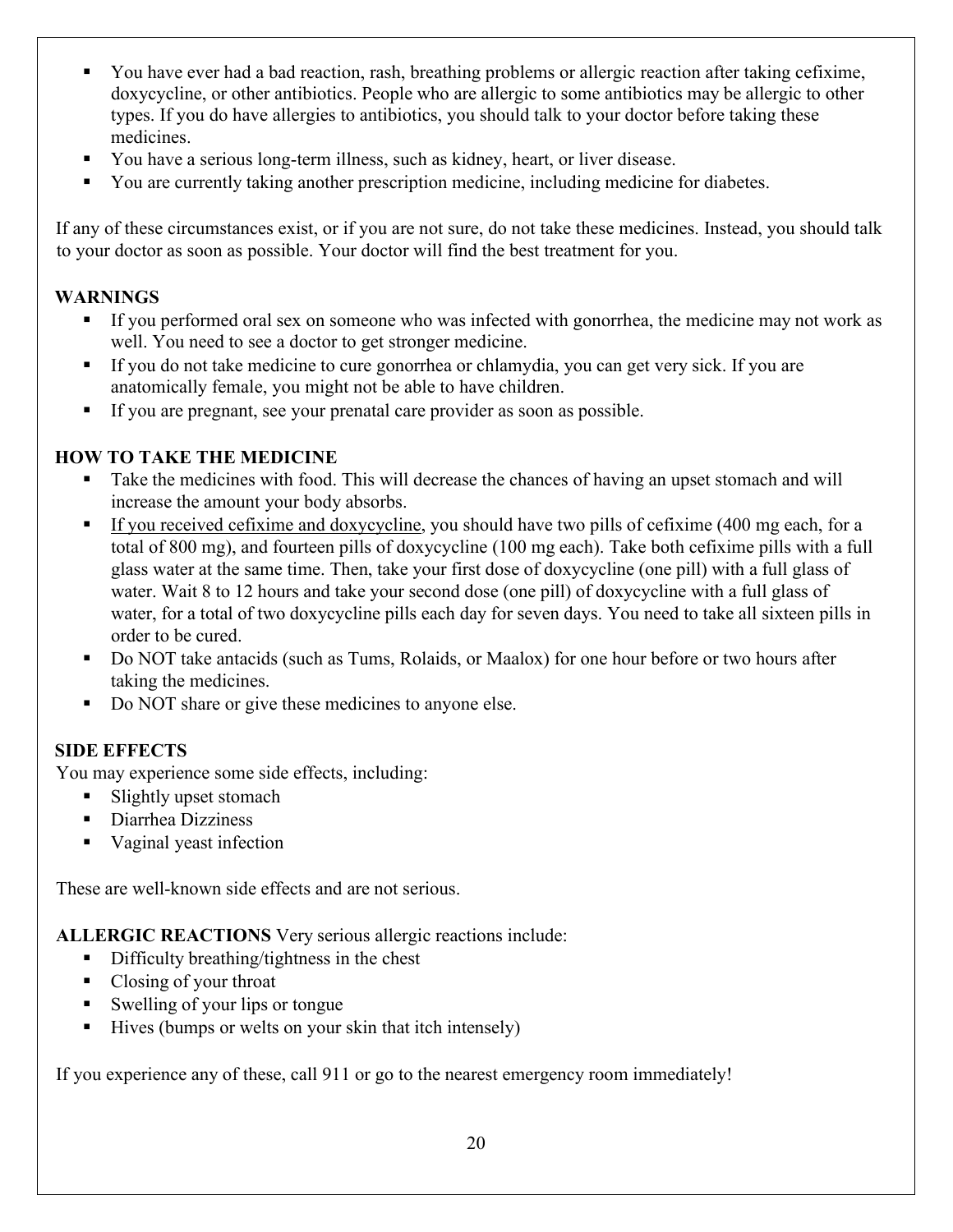## **NEXT STEPS**

- Now that you have your medicines, do not have sex for the next seven days after you have taken the medicines. It takes seven days for the medicine to cure chlamydia and gonorrhea. If you have sex without a condom, or with a condom that breaks, during those first seven days, you can still pass on the infections to your sex partners. You can also get re-infected yourself.
- If you think you do have symptoms of a chlamydia or gonorrhea infection and they do not go away within seven days after taking this medicine, please go to a doctor for more testing and treatment.
- If you have any other sex partners, tell them you are getting treated for chlamydia and gonorrhea, so they can get examined and treated.
- People who get treated for chlamydia and gonorrhea can get them again. It is a good idea to get tested for all STDs three months from now to be sure you did not get another STD.
- Not having sex is the best protection against chlamydia, gonorrhea, and other STDs. Having sex with only one uninfected partner who only has sex with you is also safe.
- The use of latex condoms during sexual intercourse when used consistently and correctly can reduce the risk of transmission of chlamydia and gonorrhea.
- If you have any questions about the medicine, chlamydia, gonorrhea, or other STDs, please call

Indiana Department of Health Division of HIV, STD, Viral Hepatitis (317) 233-7499.

# **All calls are confidential**.

For more information about gonorrhea, chlamydia, or other STDs, or to find testing sites in your area, please visit the Department's website at <http://www.in.gov/isdh/17440.htm>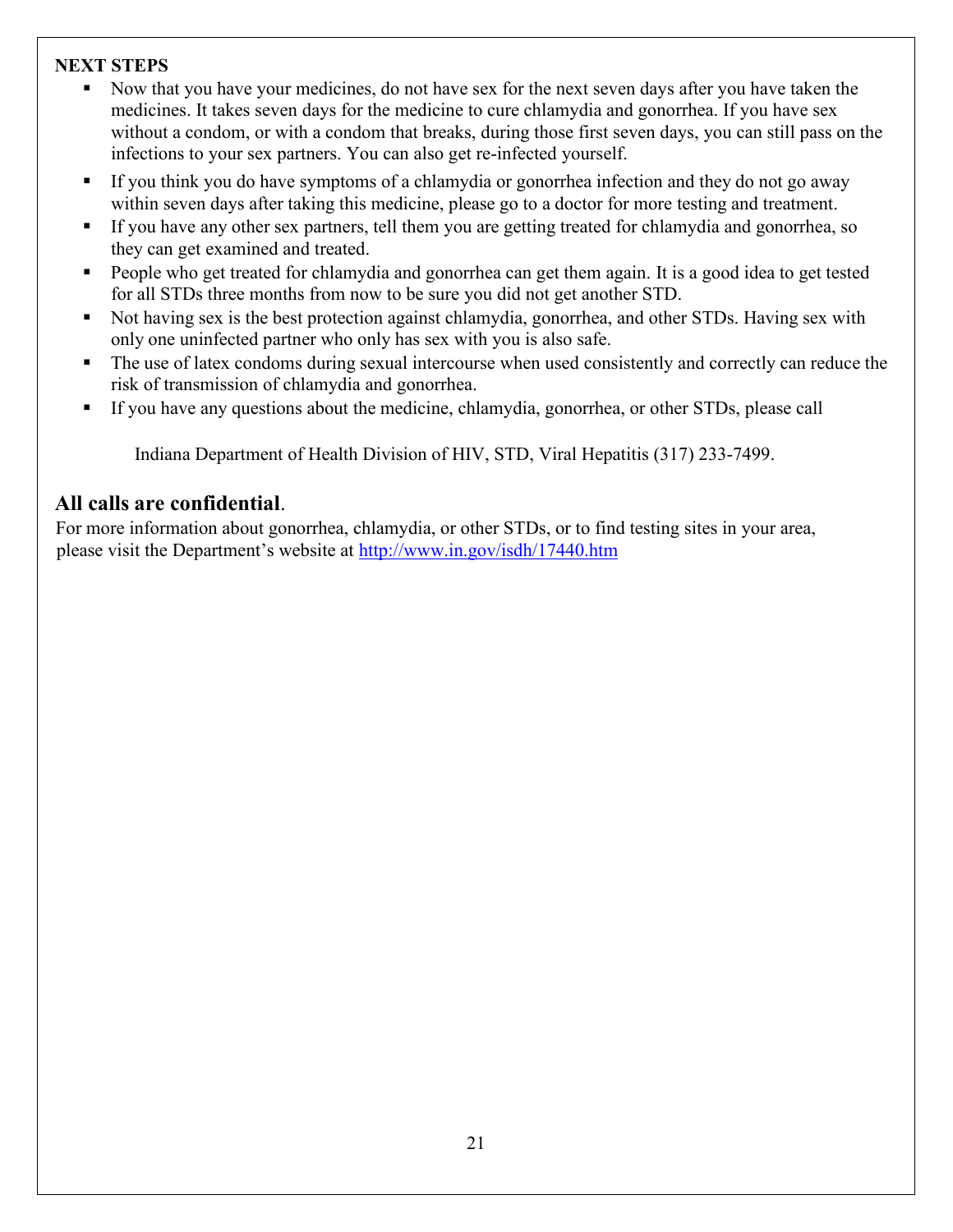# **URGENT and PRIVATE IMPORTANT INFORMATION ABOUT YOUR HEALTH** FACT SHEET ABOUT REPEATEDLY ACQUIRING SEXUALLY TRANSMITTED DISEASES (STD)

You have been diagnosed and treated for an STD more than once. Repeat STDs (getting the same infection more than once) often occur by having sex with the same sex partner who has not been treated. Repeat STDs or getting different STDs can place you at greater risk for:

- Acquiring HIV from an infected sexual partner
- Developing complications from STDs, for example:
	- o If you are anatomically female, depending upon the STD: Inability to have children, chronic pelvic pain,cervical cancer, miscarriage if you are pregnant, medical complications with a newborn, psychological problems from incurable STDs.
	- o If you are anatomically male, depending upon the STD: Inability to have children, cancer of the penis, psychological problems resulting from incurable STDs.
	- o Unknowingly spreading the STD to other members of your community.

You can reduce your risk of acquiring another STD by:

- Making sure your sex partner gets treated for the STD you have.
- Being abstinent, that is, not having sex.
- Practicing monogamy, that is, having sex with only one partner who does not have an STD.
- Using condoms correctly every time you have sex.
- If you have multiple partners, reducing the number of partners you have.
- Expressing affection in other ways than through intercourse, for example, touching, kissing, masturbation.
- Being tested on a regular basis for HIV and STDs.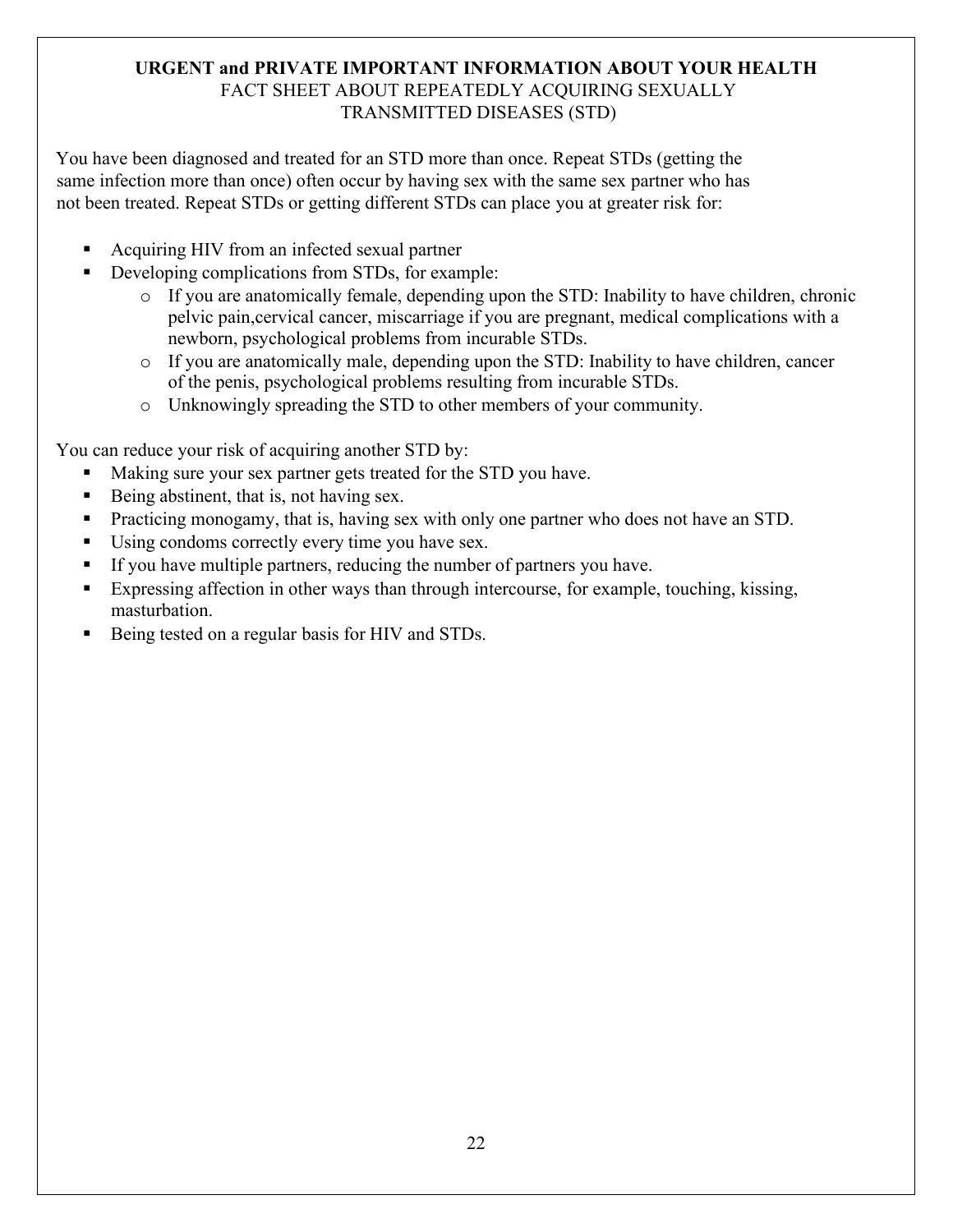# **References**

# **CDC STD Practice Guidelines**

- STD Treatment Guidelines, 2010. Available online at <http://www.cdc.gov/std/treatment/2010/default.htm>
- Expedited Partner Therapy in the Management of Sexually Transmitted Diseases. 2006. Available online: [www.cdc.gov/std/EPT](http://www.cdc.gov/std/EPT)

# **Supporting References:**

- Hook, E.W,; Handsfield, H.H. Gonococcal infections in the adult. In: Holmes, K.K.; Sparling, P.F.; Mardh, P-A, et al., eds. Sexually Transmitted Diseases, 3rd Edition. New York, NY: McGraw-Hill, 1999:451-466
- Wasserheit, J.N. Epidemiological synergy. Interrelationships between human immunodeficiency virus infection and other sexually transmitted diseases. Sex Transm Dis 1992;19:61-77
- Mehta, S.D,; Erbelding, E.J.; Zenilman, J.M. and Rompalo, A.M. Gonorrhoea reinfection in heterosexual STD clinic attendees: longitudinal analysis of risks for first reinfection. Sex Transm Infect 2003;79:124-8
- Peterman, T.A.;Tian, L.H.; Metcalf, C.A., et al. High incidence of new sexually transmitted infections in the year following a sexually transmitted infection: A case for rescreening. Ann Intern Med 2006;145:564-72
- Whittington, W.L.; Kent, C.; Kissinger, P., et al. Determinants of persistent and recurrent Chlamydia trachomatis infection in young women: Results of a multicenter cohort study. Sex Transm Dis 2001;28:117-123
- Oxman, A.D.; Scott, E.A.; Sellors, J.W., et al. Partner notification for sexually transmitted diseases: an overview of the evidence. Can J Public Health 1994;85 Suppl 1:S41-7
- Golden, M.R.; Hogben, M,; Handsfield, H.H.; St. Lawrence, J.S.; Potterat, J.J. and Holmes, K.K. Partner low coverage for gonorrhea, chlamydial infection, and HIV. Sex Transm Dis 2003;30:490496
- Trelle, S.; Shang, A.; Nartey, L.; Cassell, J.A. and Low, N. Improved effectiveness of partner notification for patients with sexually transmitted infections: systematic review. BMJ 2007;334:35461
- Golden, M.R.; Whittington, W.L.; Handsfield, H.H., et al. Effect of expedited treatment of sex partners on recurrent or persistent gonorrhea or chlamydial infection. N Engl J Med 2005;352:67685
- Kissinger, P.; Richardson-Alson, G.; Leichliter, J. and et al. Patient-delivered partner treatment for male urethritis: a randomized, controlled trial. Clin Infect Dis 2005;41:623-9
- Schillinger, J.A.; Kissinger, P.; Calvet, H., et al. Patient-delivered partner treatment with azithromycin to prevent repeated *Chlamydia trachomatis* infection among women: a randomized, controlled trial. Sex Transm Dis 2003;30:49-56
- Centers for Disease Control and Prevention. Expedited partner therapy in the management of sexually transmitted diseases. Atlanta, GA: U.S. Department of Health and Human Services, 2006. [www.cdc.gov/std/ept](http://www.cdc.gov/std/ept) [\(http://www.cdc.gov/std/treatment/EPTFinalReport2006.pdf\).](http://www.cdc.gov/std/treatment/EPTFinalReport2006.pdf)) Accessed March 2007.
- St Lawrence, J.S.; Montano, D.E.; Kasprzyk, D.; Phillips, W.R.; Armstrong, K. and Leichliter, J.S. STD screening, testing, case reporting, and clinical and partner notification practices: a national survey of US physicians. Am J Public Health 2002;92:1784-8
- Hogben, M.; McCree, D.H. and Golden, M.R. Patient-delivered partner therapy for sexually transmitted diseases as practiced by U.S. physicians. Sex Transm Dis 2005;32:101-105